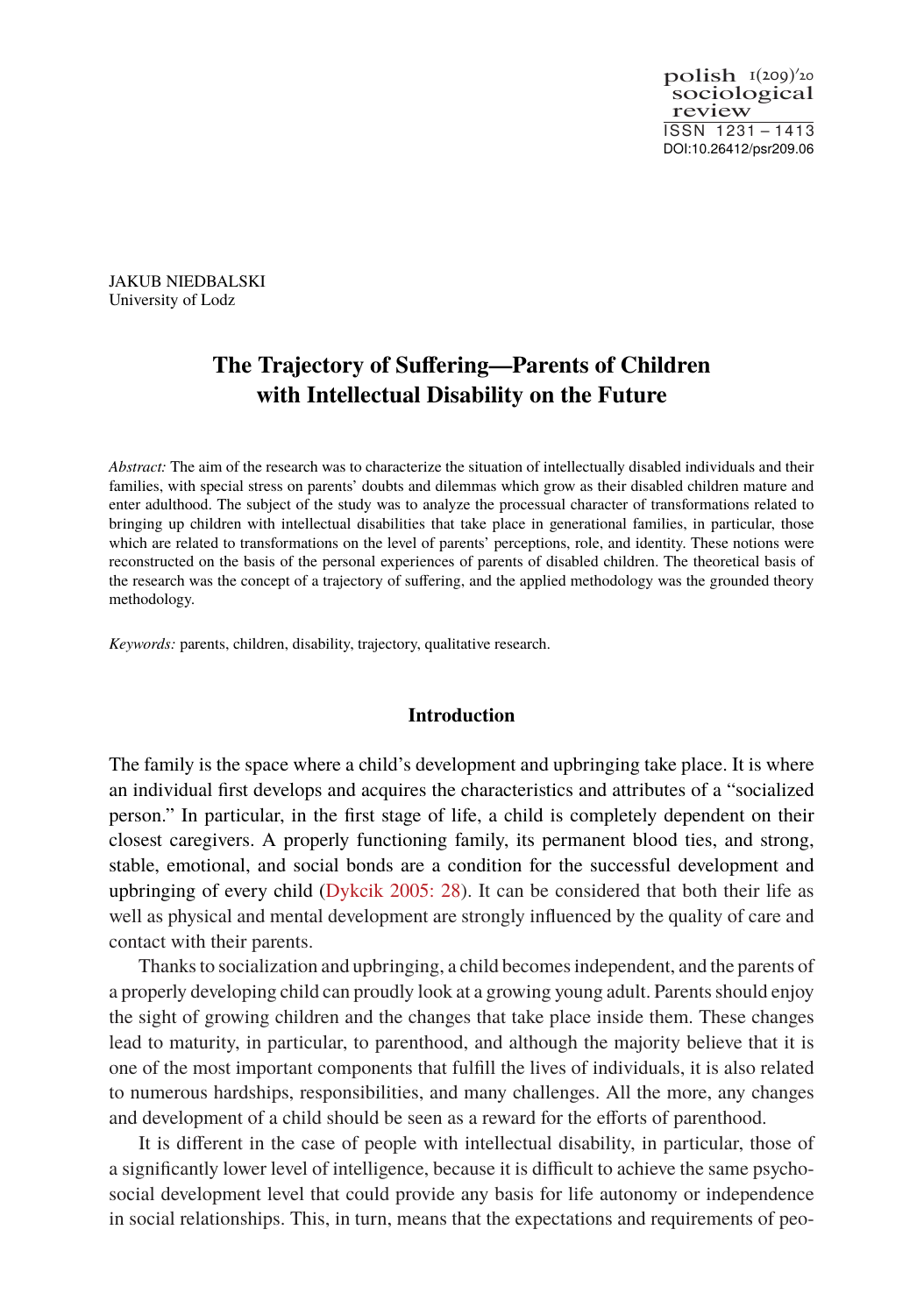ple with intellectual dysfunctions must be different as well. The situation of families with intellectually disabled children is thus, by its very nature, specific, and at the same time, it requires separate treatment. Parents are not able to enjoy the independence of their intellectually disabled children, or the progress and transformations that lead to maturity. Despite the great effort required at every step, parents of children with intellectual disability (especially those with severe disability) do not usually have the opportunity to observe their development, as is the case in families with fully capable children.

Furthermore, long before the child reaches adulthood, the parents usually know that their offspring will never be fully independent and self-reliant. Living with such a vision, they continuously need to work on themselves, applying various techniques that counteract their negative perception of reality, and which allow them to preserve relative mental and emotional stability. Therefore, the aim of my research is to reconstruct the process of the trajectory of suffering of a parent of a disabled child. I attempt to place this process in the wider context of the psychosocial conditions associated with the difficult experiences of parenthood and a worrying vision for the future. At the same time, I look for factors and conditions that enable parents of children with disabilities to maintain relative peace and quiet, mental balance, and, above all, the ability to act as mothers and fathers, often combining these roles with other types of social or professional activity.

#### **A Child with Disability in a Family**

There is a long-standing tradition in Poland related to research into disability carried out by scholars with backgrounds in such sciences as pedagogics, psychology, or sociology. One area of attention is the situation of families with a child with disabilities. A diagnosis of abnormalities related to periodic developmental disorders, long-term illness, or permanent disability makes it possible that a family may experience serious disturbances in its adaptive and protective functions [\(Dykcik 2005: 30](#page-19-0)). Parents experience such a diagnosis deeply, and they are usually unprepared to face new and difficult tasks. Kościelska [\(1995: 43–](#page-20-0) [65](#page-20-0)) details the whole range of emotions that accompany the relatives of such people. She suggests that these emotions mostly concern the mother (with a higher risk of giving birth to a disabled child), who experiences a series of anxieties and concerns that accompany her before motherhood, during her pregnancy, and primarily as soon as the child is born ([ibidem: 43–55\)](#page-20-0). While describing emotions related to identifying the defects and handicap of a child, Kościelska [\(1995: 46–50\)](#page-20-0) presents the following range: the fear of hostility, concern about missed opportunities, the fear of their child confronting new life situations, as well as fear of the future. Another, equally difficult feeling that the parents of a child with disabilities are tormented with is the one Kościelska describes as "mourning," which includes "the psychological state of the parents that occurs right after they lose their dream child and are confronted with the child that has been born"([ibidem: 52](#page-20-0)). This group of feelings includes despair, sadness, apathy, depression, and discouragement.

The studies show that one of the effects of intellectual disability in a child may be the underestimated self-esteem of the parents. The sense of value that is experienced by parents raising intellectually impaired children is often lost, which in turn leads to social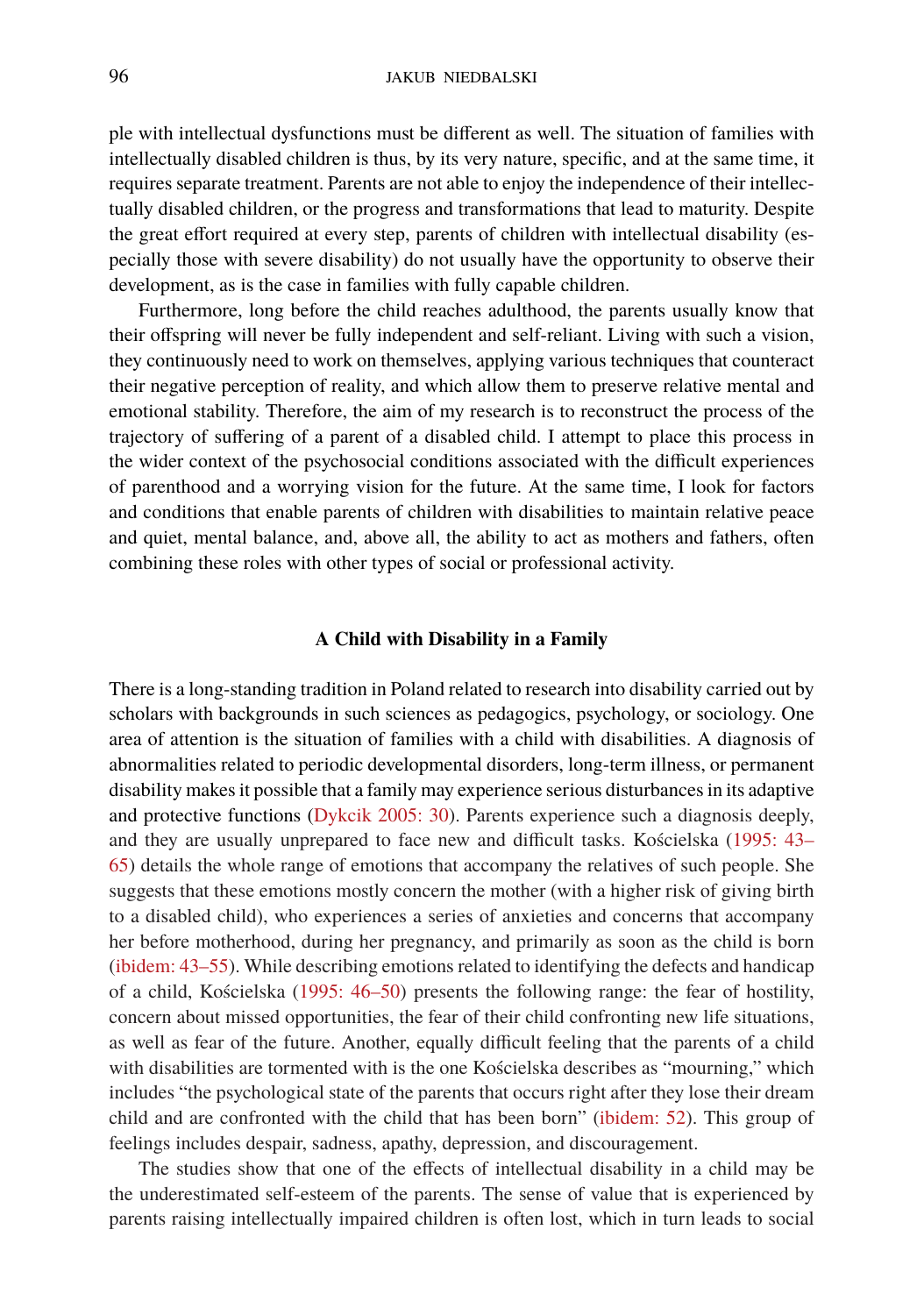exclusion. Many families experience marginalization within themselves [\(Kowalik 2001\)](#page-20-1). Society avoids any contacts with disabled individuals and their families, as they are afraid of their differences, problems, and sometimes strange, incomprehensible behaviors. This, in turn, leads to so-called apparent integration. In other words, we are in favor of it unless it affects us personally, e.g., we support integration, but we do not want our child to be part of an integrated class([Stelter 2013: 35–36](#page-20-2)). According to Kościelska [\(1995: 53–54](#page-20-0)), with the birth of an "irregular" child, some parents experience the "irregularity" of themselves, which may sometimes take the form of self-destruction or even an identity crisis. Such a situation determines the hostile attitude not only towards themselves but also towards their surroundings. Dykcik([2005: 37](#page-19-0)) concludes that the disability of a child in a family is often grasped in negative categories, namely crisis or conflict, or destructive ones, in particular, in the case of a significant functional imbalance. According to Mikołajczyk-Lerman [\(2011](#page-20-3)), the everyday difficulties of a family with a disabled child are related to all spheres of married-family life and to all members of the family. A characteristic feature of the functioning of families who care for a disabled son or daughter is the deteriorating physical shape of the parents associated with the aging of the body. When we compare that fact with never-ending—or sometimes increasing—problems of disabled adults, we can see that family resources shrink in the face of even greater family-life challenges [\(Cytowska](#page-19-1) [2012](#page-19-1)). The research carried out by Pisula and Dąbrowska [\(2004](#page-20-4)) shows that expectations of mothers towards their child's future differ regarding the age of the mothers and the children. Mothers of older children are usually aware of their offspring's limitations and barriers that are hard to overcome, while mothers of small children believe in positive and big changes in their child's functioning. On the other hand, the purpose of  $\overline{Z}$ yta's [\(2011\)](#page-21-0) research was to describe the thoughts, feelings, and reckonings about various life aspects of family members of people with Down syndrome. One notion that was often raised during the interviews she conducted was planning the future of intellectually disabled individuals, and the vision of the adult life of those with Down syndrome developed by family members.

Also, numerous foreign studies suggest that thinking about the future of disabled children is something permanent in their parents' lives, regardless of the period of life they are currently in (see [Docherty, Reid 2009](#page-19-2)). The main topics of foreign research devoted to families of intellectually disabled adults can be determined therein. They include notions of parenthood and fulfilling the role of mothers/fathers towards adult children([Heller, Arnold](#page-19-3) [2010](#page-19-3)). The problems of adulthood and fatherhood of adults with various types of disabilities also appear [\(Hodapp 2007;](#page-19-4) [Hodapp, Glidden, Kaiser 2005\)](#page-19-5). There is also research into the challenges of parenthood roles in the context of long-standing care and support in generation families([Miltiades, Pruchno 2001](#page-20-5)). Researchers' interest is also stimulated by the aging parents of disabled adults (as well as the disabled people themselves), their challenges in everyday life as well as the position, roles, and features of the siblings of the disabled adults([Orsmond, Seltzer 2007\)](#page-20-6).

Contemporary British and American studies carried out into families with disabled adults using the clinical research model raise the problem of adapting to the role of a parent-guardian. What is more, there is multiannual research carried out regarding the positive and negative impact of children's disability on the physical and mental fitness of parents and siblings in connection with their lifelong roles of guardians. Contemporary research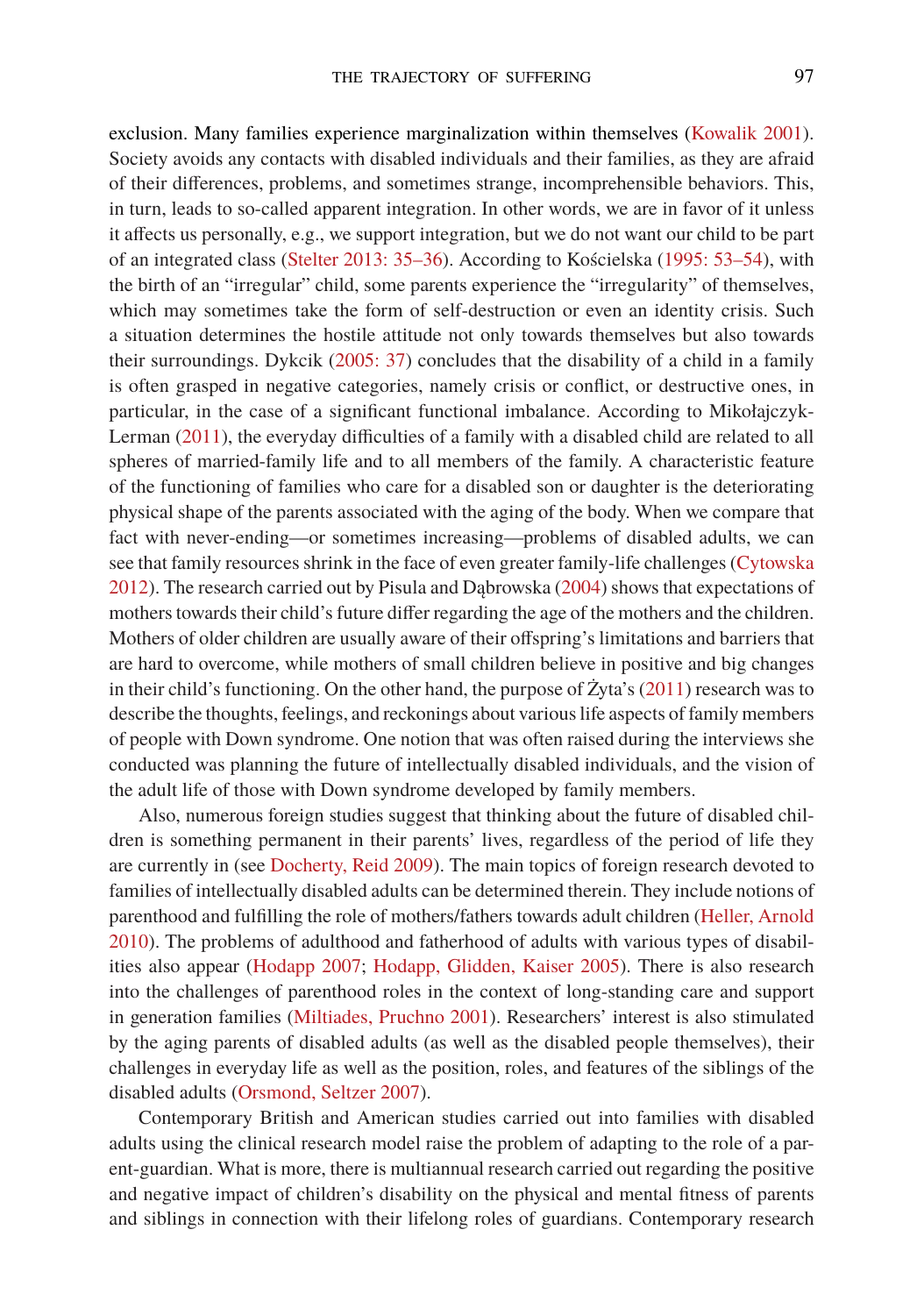also covers the issues of parents' aging, as guardians, and the aging of their adult children. Seltzer, Floyd, and Greenberg([2005\)](#page-20-7) analyzed the relationship between the lifetime and long-term disability of children and the health status of their parents. They found that parents with an adult child that has been disabled for its whole life would face untypical caring challenges, which may cause stress and impact their health. In turn, Johnson([2000](#page-20-8)) notes that stress related to being a long-standing guardian for a disabled child is a risk factor that may increase the probability of there being physical and mental consequences for the parents. On the other hand, Richardson([2012](#page-20-9)), in her research into the level of stress, cooperation, and satisfaction of married couples with children with intellectual disabilities, found that the most difficult period for parents seems to be the period of childhood and adolescence. Those parents, as well as the parents of children with an intellectual standard, observed a decrease in the quality of the relationship during childhood and adolescence. However, there is an increase in the quality of mutual relations when the disabled child, despite their adulthood, still requires care, and the mother and father are often afraid of what willhappen to the child after their death. Stelter ([2013: 71](#page-20-2)), while interpreting Richardson's research, concludes that this increase is due to the fact that parents do not expect their child to be independent, so they are not disappointed that the child is still at home despite it being an adult. Additionally, over the years, parents develop satisfactory ways of working together as a couple to enjoy the relationship and each other, sharing responsibilities and coping with difficulties([Gorchoff et al. 2008\)](#page-19-6).

Summing up, we can say that a family with an intellectually disabled child fulfills the same functions as a family with a healthy child. However, the difference is in the conditions in which particular tasks are implemented, and in the intensity of their influence. A family that brings up a child with mental disability functions in conditions of permanent overload. The distortion of the correct development of the child impacts the functioning of each family member, and it often poses a specific stress factor. However, the very presence of a child with limited mental capabilities within a family system does not make it dysfunctional at once; it is only the way in which families deal with the crisis of the child's disability in different situations and periods that determines its functionality or dysfunctionality([Stelter](#page-20-2) [2013: 33](#page-20-2)).

## **The Methodology of the Research**

The methodological framework for the research is shaped by the principles of grounded theory by Glaser and Strauss [\(Glaser, Strauss 1967;](#page-19-7) [Glaser 1978\)](#page-19-8) and the biographical method ([Denzin 1990](#page-19-9)). As suggested by Domecka and Mrozowicki([2008: 139](#page-19-10)), the combination of those two methodologies is possible thanks to the cohesion of assumptions that they are based on (i.e., assumptions of the processual character of social reality and the bilateral dependence between the actions and the shape of a social structure), and it is recommended when the procedures of both these approaches are treated as complementary. On the one hand, the biographical data present a whole picture, which is composed of the actor, as well as the action, the context of the action, and the connections between those elements. Reconstructing these elements is a necessary condition to understand the researched phe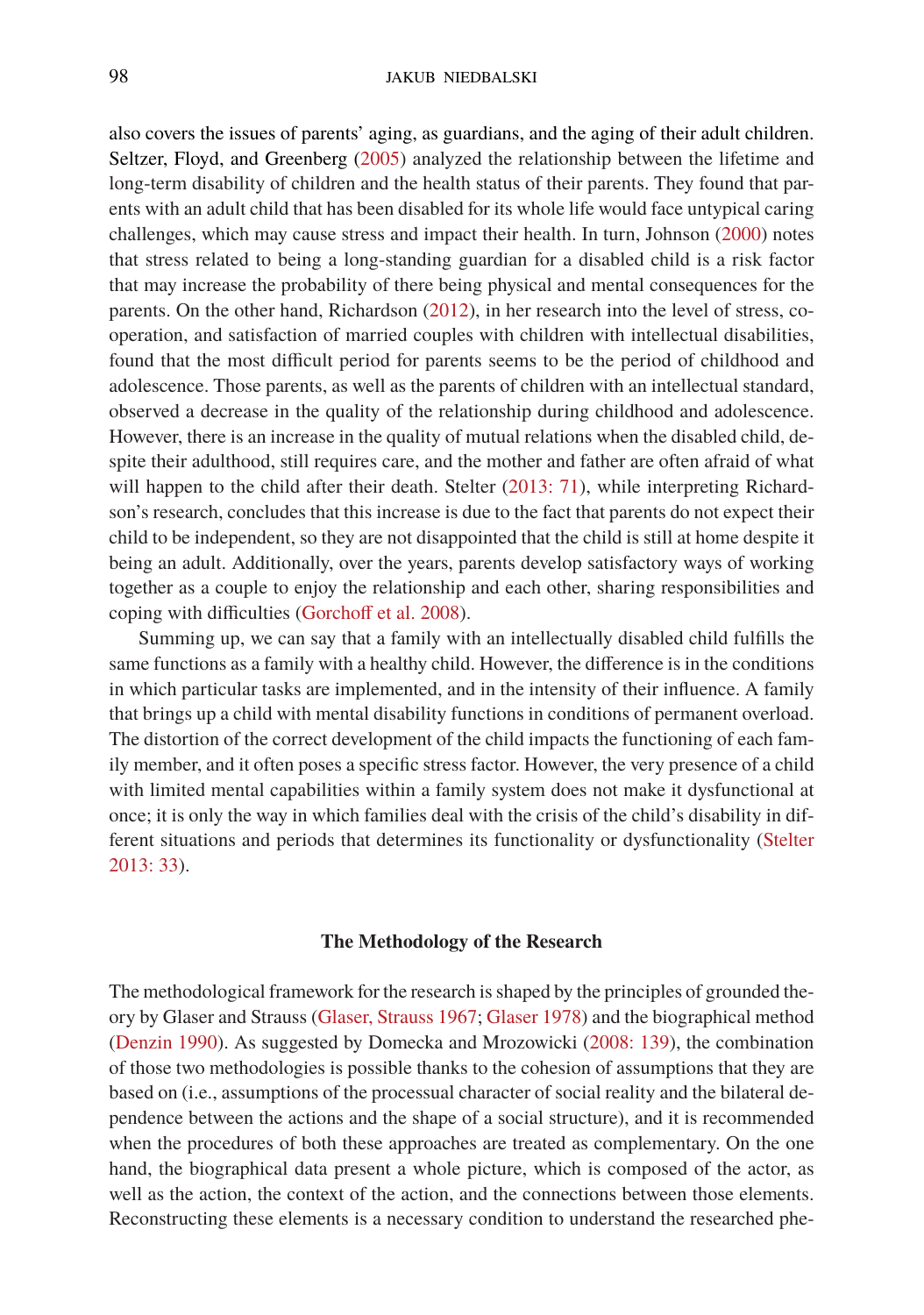nomenon. On the other hand, the analytical procedures of grounded theory make it possible to go outside the individual life stories and explore general patterns and mechanisms that shape the social relations and the logics of actions [\(Domecka, Mrozowicki 2008: 139](#page-19-10)).

Selecting the above methods allows us to reflect on the processual character of reality ([Glaser, Strauss 1967](#page-19-7); [Strauss, Corbin 1990\)](#page-20-10) and to adopt a holistic view of the research subject. In the context of this research, it is also important that these methods provide a chance to gain an insight into the problems, seen through the subjects' eyes [\(Hirschfield et](#page-19-11) [al. 2005: 252](#page-19-11)). It is significant, as the research assumptions were based on the desire to learn about the subtle nuances and to reach the subjective ways of perceiving the surrounding reality. As a consequence, an attempt is made to understand and interpret the individual meanings for categories of disability provided by the child's parents.

The research material adopted in this study is information obtained from parents who have experienced significant transformations in their lives related to the process of bringing up and taking care of their disabled children. Non-structured, free interviews were conducted. The use of this type of data acquisition tool meant that each of the interviews was individualized. This means that the course of each interview was moderated on an ongoing basis, and its content depended primarily on what issues were pointed out by the interviewee and how he/she emphasized the information that arose during the interview.

In total, at this stage of research, 35 reviews were carried out between 2017 and 2019 among parents of children with intellectual disability. The interviews were performed with 22 women and 13 men, between 36 and 78 years old. The interviews usually lasted from 1 to 3 hours. Before analysis, the interviews were transcribed verbatim, preserving the details of the interviewees' utterances as faithfully as possible.

The selection of subsequent cases for the research was of a theoretical character (*theoretical sampling*), based on the constant comparative method. Thanks to theoretical sampling, the researcher, while collecting, encoding, and analyzing the materials, makes simultaneous decisions about where and what data to collect([Glaser 1978: 49–50;](#page-19-8) [Strauss,](#page-20-10) [Corbin 1990: 177\)](#page-20-10). While applying the constant comparative method in my search for other data, I attempted to choose cases that are both highly diverse and similar to each other, to grasp the maximum number of conditions that differentiate the presence of categories and their mutual correlations [\(Glaser 1978: 45–53;](#page-19-8) [Charmaz 2009: 74\)](#page-19-12). The selection of cases lasted until theoretical saturation was achieved, i.e., until the moment when subsequent cases confirm previous analytical findings([Glaser 1978: 142\)](#page-19-8).

# **The Parenthood of a Child with Intellectual Disability a Trajectory Process of Suffering**

Only a brief description of the trajectory model will be presented here, taking into account the specific situation of parents bringing up a child with limited mental abilities. For this purpose, we will refer to the course of the trajectory process proposed by Riemann and Schutze([1992,](#page-20-11) [1997\)](#page-20-12), and we will illustrate it with reference to the observations made by Zakrzewska-Manterys([1995\)](#page-20-13) in her book entitled *Down and Doubt Syndrome. A Study in the Sociology of Suffering*.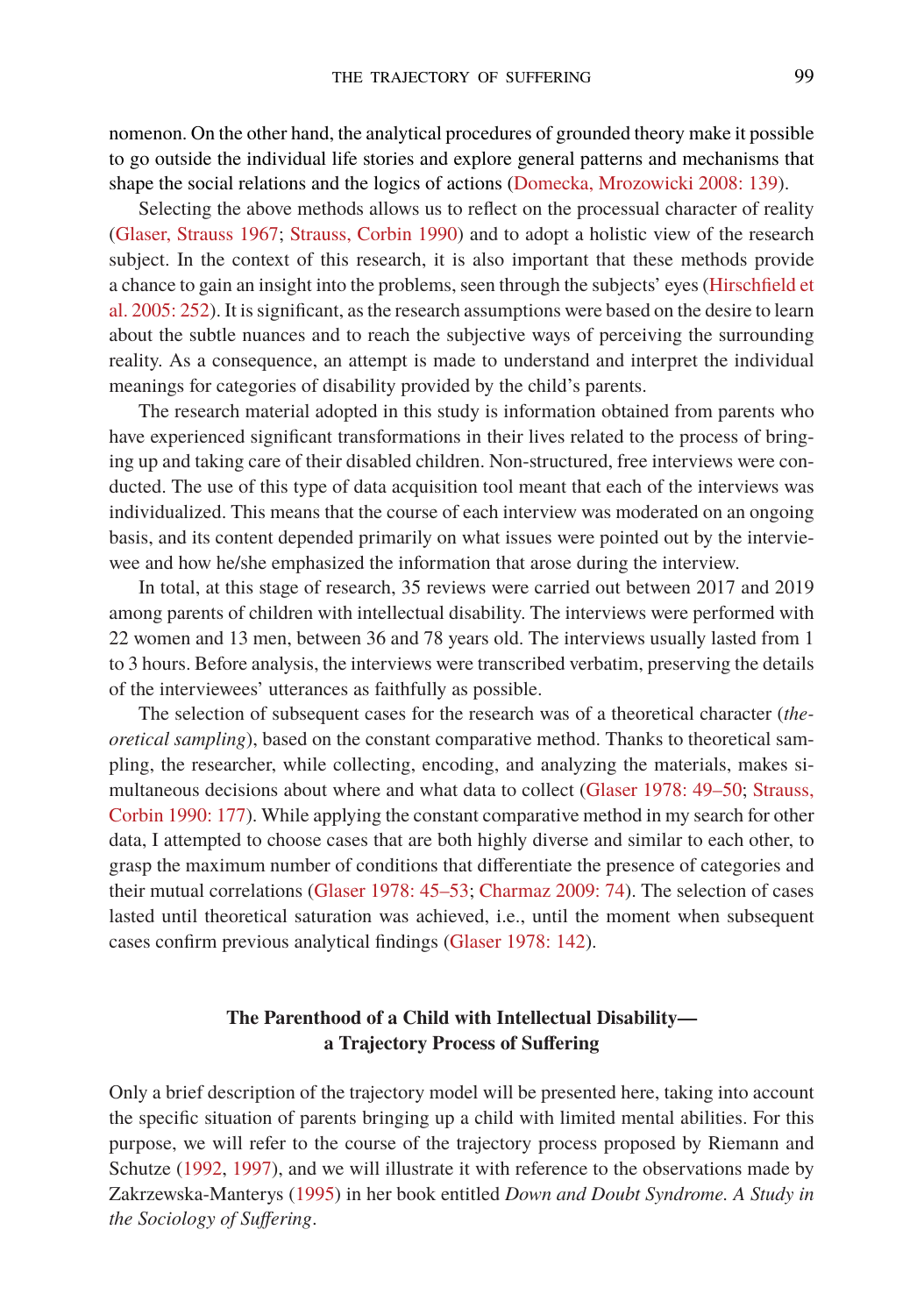The trajectory process is usually extended in time, and it rarely begins suddenly or spontaneously. Information that a child is intellectually disabled may be one such case. The very moment that a disability "appears" in the parents' (and, more broadly, the whole family's) lives is highly differentiated and can refer to the pregnancy (which often happens nowadays in the era of prenatal examinations), but also to some perinatal circumstances or various complications that accompany neonatal and early childhood diseases. However, regardless of when this moment is situated in their life space, it is always unwanted and brings a whole array of extremely difficult experiences and negative emotions. Using the nomenclature adopted by Riemann and Schutze([1992](#page-20-11), [1997\)](#page-20-12), these events can be described as an "accumulation of trajectory potential," i.e., the possession of certain biographically conditioned dispositions to be wounded. In the case of the parents of intellectually disabled children, their expectations of the child (especially an unborn one) and of their parenthood may account for this potential, and thus herald the future trajectory. The average parent wonders who their child will be in the future and what it will achieve, as opposed to whether their child will ever speak, walk, or be able to live independently. It does not occur to them that their child may be far from perfect. As they do not think about any dangers of the potential trajectory, they do not have any resources accumulated to counteract it; therefore, the potential of trajectory has the conditions to grow([Riemann and Schutze 1992: 104\)](#page-20-11). Accumulating the trajectory potential takes time, and it does not stop at the moment of diagnosis, which is often rather a presumption than a fact. This means that parents function between some calming thoughts—"everything is fine"—and the overwhelming and difficult to control fear that something bad has happened. As Zakrzewska-Manterys writes ([1995: 88\)](#page-20-13),

this flickering of trajectory constituted a circumstance which, on the one hand, facilitated psychological coping with the situation, giving me the hope that maybe the 'situation' does not exist. However, on the other hand, the destructive power of the growing welter could not be 'tamed' by mechanisms of dealing with the situation, since the entire effort of consciousness was focused on dealing with the trajectory.

A consequence of these events is the breakdown of expectations towards the normal (and thus known) course of events. As Riemann and Schutze [\(1992](#page-20-11), [1997](#page-20-12)) state, a person affected by a given problem cannot shape their everyday life through active patterns of action. This phase in the development of the trajectory process is described by the authors as "crossing the border between the intentional and the conditioned mental state." The same applies to the parents of a disabled child, who are aware of the painful but irreversible truth that they can no longer live according to the schemes they know. Referring to her personal experiences, Zakrzewska-Manterys [\(1995: 93\)](#page-20-13) describes those events as follows:

All determinants of my identity become blurred, and they were replaced by a certain internally determined state of mind forcing me to put myself into one category only: a mother of a handicapped child. Some dominating feelings start to appear, telling me that me and my child will 'always,' 'to the end of our lives' be doomed, that nothing else will ever be important again.

Over time, an individual is capable of achieving a balance in the sphere of everyday matters, although this condition is difficult to be defined as stable, and this is related to the fact that responses to trajectories are usually inappropriate. Thus, this phase was defined by Riemann and Schutze [\(1992](#page-20-11)) as the 'unstable equilibrium of everyday life." It often leads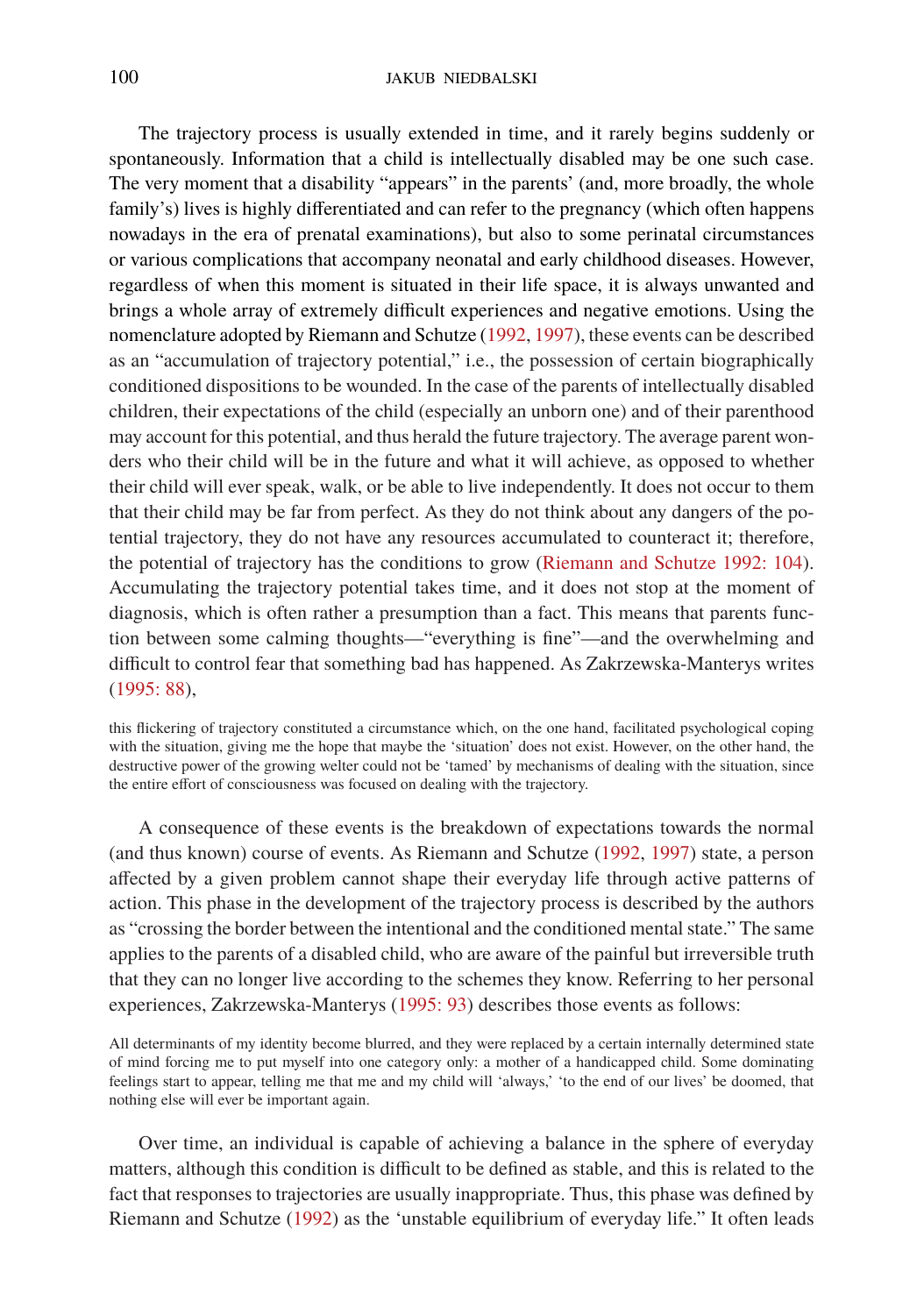to the phenomenon of "accumulated disorder" as a result of concentrating on one mode of problems and avoiding others, which generates side effects and leads to the overlapping of different problem systems. As a result of the "accumulated disorder" and irrational actions, an individual breaks down. They become a stranger to themselves, and they are no longer able to act as before; they do not understand themselves [\(Stelter 2013: 121](#page-20-2)). In hindsight, it can be seen that all kinds of actions from this period are not characterized by logic; they are not connected with each other. As Zakrzewska-Manterys writes([1995: 97\)](#page-20-13),

there is no time or 'logic' link between them; they are just a mosaic of different scenes. Visually speaking, my theater does not stage a play, but a cabaret where each actor performs a different sketch and their order is arbitrary. (…) The events 'swirl,' as if around the most important problem, namely the suffering, but they do not touch it directly.

Another phase of the trajectory process is the so-called "break-down of orientation towards oneself" [\(Riemann and Schutze 1992,](#page-20-11) [1997](#page-20-12)). An individual experiences disintegration of everyday actions. They stop coping even with simple things that they had dealt with in everyday life until then. There are doubts as to whether anything still goes on in the familiar mode. The world seems to be strange, and the individual stops trusting themselves. There are doubts regarding their possibilities, their own identity. As Zakrzewska-Manterys claims ([1995: 99](#page-20-13)), the doubts also pertain to others—doctors, rehabilitators, welfare institutions, and the people closest to them. The situation becomes very complicated as, on the one hand, the person affected by the trajectory does not trust others, and on the other, they feel the need for support and understanding. At this stage of the trajectory of suffering, the parents of a child with restricted intellectual capabilities can focus all their effort so no one knows that their child is disabled. Alternatively, they can devote their time and effort to confirming/rejecting the diagnosis, or they can rehabilitate or care for that child [\(Stelter 2013: 121\)](#page-20-2).

After the breakdown in self-orientation, an individual understands that what happened is something very important and will have a significant impact on their life. This is done through an attempt to explain the reasons for their own suffering and through the moral evaluation of the occurrence, namely the "rationalization of the trajectory" [\(Riemann and](#page-20-11) [Schutze 1992,](#page-20-11) [1997](#page-20-12)). Redefining one's own situation is also an analysis of the influence exerted by the process of suffering on the previous, present, and future mode of life. A new self-definition may trigger the desire to escape or contain its dynamics([Stelter 2013: 122\)](#page-20-2). This is how Zakrzewska-Manterys comments on this situation([1995: 106–107\)](#page-20-13):

Ultimately, with a new way to define his or her own life situation, an individual takes steps to either escape from or to gain control over the trajectory, thus undertaking practical work on the trajectory [\(Riemann and Schutze 1992](#page-20-11), [1997](#page-20-12)). Escaping from the current life situation is not an escape from identity burdened with suffering. The only appropriate solution to this situation is an attempt to organize their world in such a way that will allow

This is when I started to realize that no one but me can be responsible for defining my biographical situation (…). I was becoming aware that the possibility of getting out of the trajectory will never appear as a result of 'doing something' with my child, but only as a result of doing something with the sense of my world. Anger and rebellion were the dominating feelings of that time. I rebelled against the world, which offered me various definitions of my son (…). I rebelled against my own helplessness and loss. However, I rebelled against something that could be called my symbiosis with the world.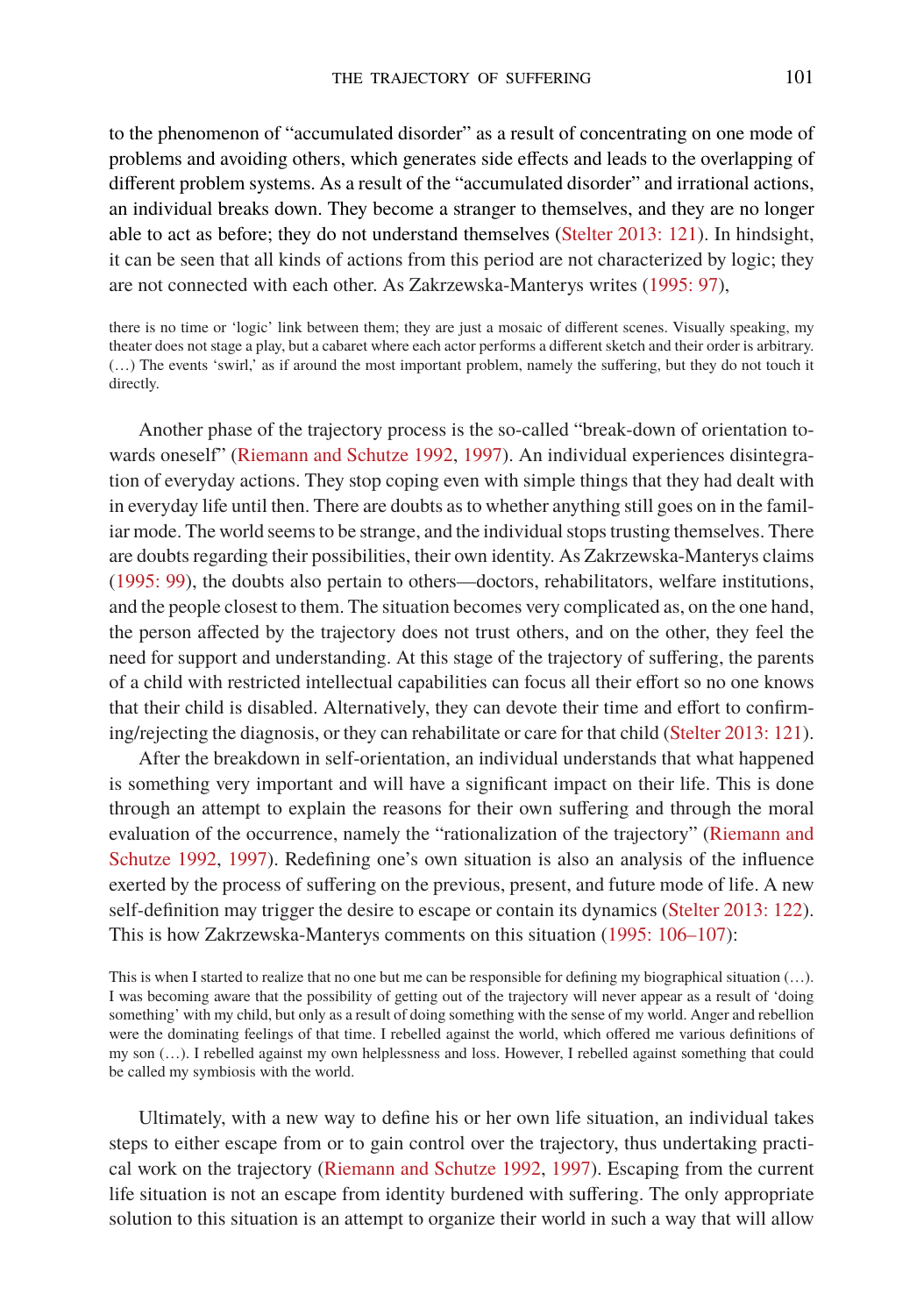the individual to live with the trajectory. For the parents of an intellectually disabled child, burnt trajectory potential may mean accepting a child as it is and accepting themselves as parents. This moment is best reflected in the words of Zakrzewska-Manterys [\(1995: 108\)](#page-20-13), who says: "the birth of my child was the most enriching, the most valuable experience of my life."

The trajectory does not always develop according to the above-mentioned stages. It may be a fuzzy process, where successive stages overlap. The chronology of the process—where deviations from the basic scenario may occur—will not be preserved. It is the process of following an individual path through suffering.

#### **The Trajectory Process Continues…**

After an extremely turbulent and dynamic time, when the parents go through the five stages of the trajectory of suffering already mentioned, the situation becomes relatively stable and work on the trajectory starts. However, it turns out that it is not a condition that can be described as a current state. On the contrary, it can be seen in terms of *unstable stability*, because in the life of a family with a child with disabilities, there is nothing completely stable and secure, and the dynamics of change often lead to inevitable perturbations. Despite that, to some extent, the parents succeed in taming the course of the trajectory of events in the sense that they are aware of it, they can comprehend it better, and they can redefine and work out appropriate strategies of action. However, such temporary "calming down" of a situation is interrupted when the child enters the next stage of development, namely adolescence, and later maturity and adulthood. This is also characterized by relative stabilization, but it is preceded with another "awakening" of the parents.

In other words, each breakthrough may not become a starting point of a biographical action plan, only a relatively short period when the trajectory is no longer a processual structure that dominates the lives of parents of a child with disability. This is true biographical irony because the trajectory process emerges from a highly active biographical process. Riemann and Schutze [\(1992: 98\)](#page-20-11) point out that such a trajectory process, at least in the beginning, throws the individual into a state of shock, passivity, and even sometimes into a state of paralysis, especially when it comes to organizing everyday activities. It is often the case that in the middle of those breakthrough events, when the parents feel that they have just discovered some new potential to act, they are burdened with the upcoming changes which are related to the beginning of their child's adolescence. It is clearly stressed in the following statement:

*Yes, well, unfortunately, when we thought we were past the worst, and that it would be just better, it turned out that we were just entering the time of real disappointment, because even though we managed to do a lot and let's say we were out of the woods with Maciek, there came the deadlock at the beginning of his adolescence, and gradually, instead of improvement, there was deterioration, returning to the previous state. So, my wife and I realized that we can't do more, or even that it might get even worse, which really worried us because we thought about the future right away* [i.18.02] [1](#page-7-0)

<span id="page-7-0"></span><sup>&</sup>lt;sup>1</sup> I use indications of the cited fragments of my respondents' statements throughout the whole article, where the letter "i" means an interview, the first figure indicates the year when the interview was carried out, and the last figure is the consecutive number of the interview.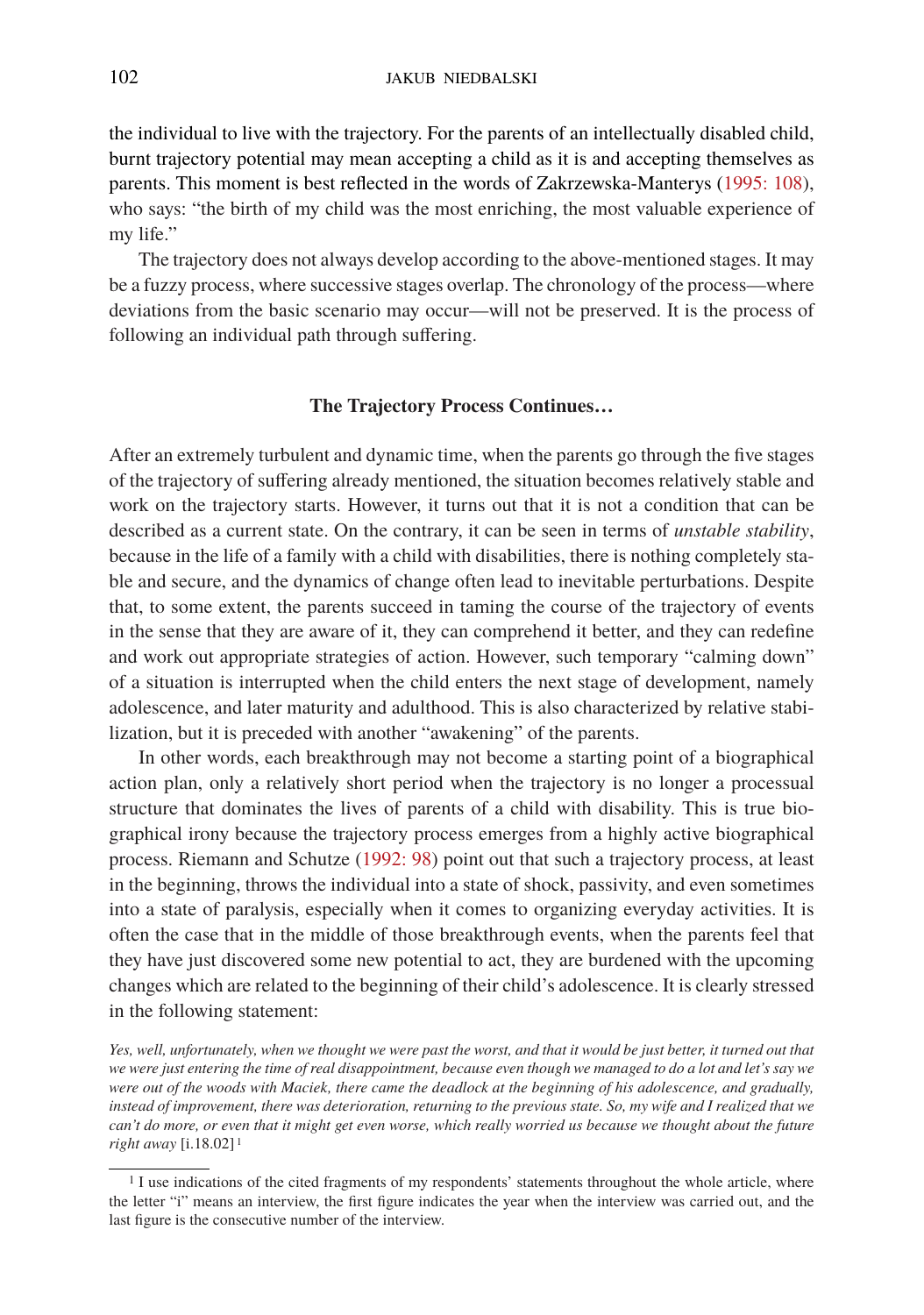This fragment explicitly demonstrates that during a spontaneous narration, and the recollection process characteristic of this narration, the person is usually dragged into the stream of experiences for the second time, characterized by the chaos of expectations, orientations, and relations to the world and identity.

The "awakening" often takes place gradually along with situations that appear (more and more often), e.g., when the parents start to lack strength or when a child reaches a certain size, so it is hard to move the child freely and without much effort, etc. This is how the parents' lives (and other family members' lives) change after coming to terms with a disability, when it is again brought down to *reconstructing the way of organizing* various aspects of life. It means, in practice, that parents cannot manage their resources, for example, time, the way they used to, but they also need to plan for a variety of circumstances that pertain to their child.

*For us, that meant turning our world upside down. That's the truth. When Tomek was born, everything changed. I needed to take care of the child, and I stayed at home. While Tomek was small and I had more strength, I coped on my own. But when he grew up, when he became bigger than me, it was no longer possible for me to take care of him on my own. So, my husband needed to help me more, and this was another moment that we needed to rearrange some things, change something in our life* [i.18.10]

When a child enters adolescence, there is not only the need to reconstruct how life is organized, but there are also some new problems that the parents had not encountered before. Therefore, there is a need to update previous and developed formulas of coping with the everyday life of being a parent of a child with disability. In this context, a significant problem of parenthood is the parents' dilemmas regarding their willingness to provide their child with conditions for independence. It is often accompanied by questions related to the child's sexuality. According to Giryński, adolescence is a particularly important stage in the development of a mentally disabled person, when their needs in this area of their life begin to grow, regardless of the their psychophysical condition. Based on his research, Giryński [\(2005: 61](#page-19-13)) claims that parents and teachers are not always willing to support the psycho-sexual development of intellectually disabled children. This is reflected below in the fragment of a statement made by one of my interviewees:

*He does those things, he does, unfortunately. He, himself. I don't know what he really does, but he feels and enjoys it. You don't need a fit mind to feel pleasure. But I'm not going to explain this to him, I won't tell him what it means. Because how I am supposed to do that? It is as if I was talking to a child about these things* [i.17.04].

At the same time, as suggested by the statement above, disability means permanent unpredictability. Many parents point out that there is no guidebook that can show what to expect in a given moment of development. Often, disability is associated with a kind of puzzle and uncertainty as to where the disability ends and where the child's character traits begin. However, a particularly perceptible consequence of the disability of their child is the necessity to give up numerous things [\(Sałkowska 2015: 117\)](#page-20-14). However, many parents do not identify this abstaining with sacrifice; staying at home and taking care of the child especially for mothers—is usually treated as a conscious decision, not coercion (although this is how it is often perceived by those closest to them). Furthermore, the disability may mean giving something up, but at the same time, it can be a challenge for parents([ibidem](#page-20-14) [2015: 118](#page-20-14)).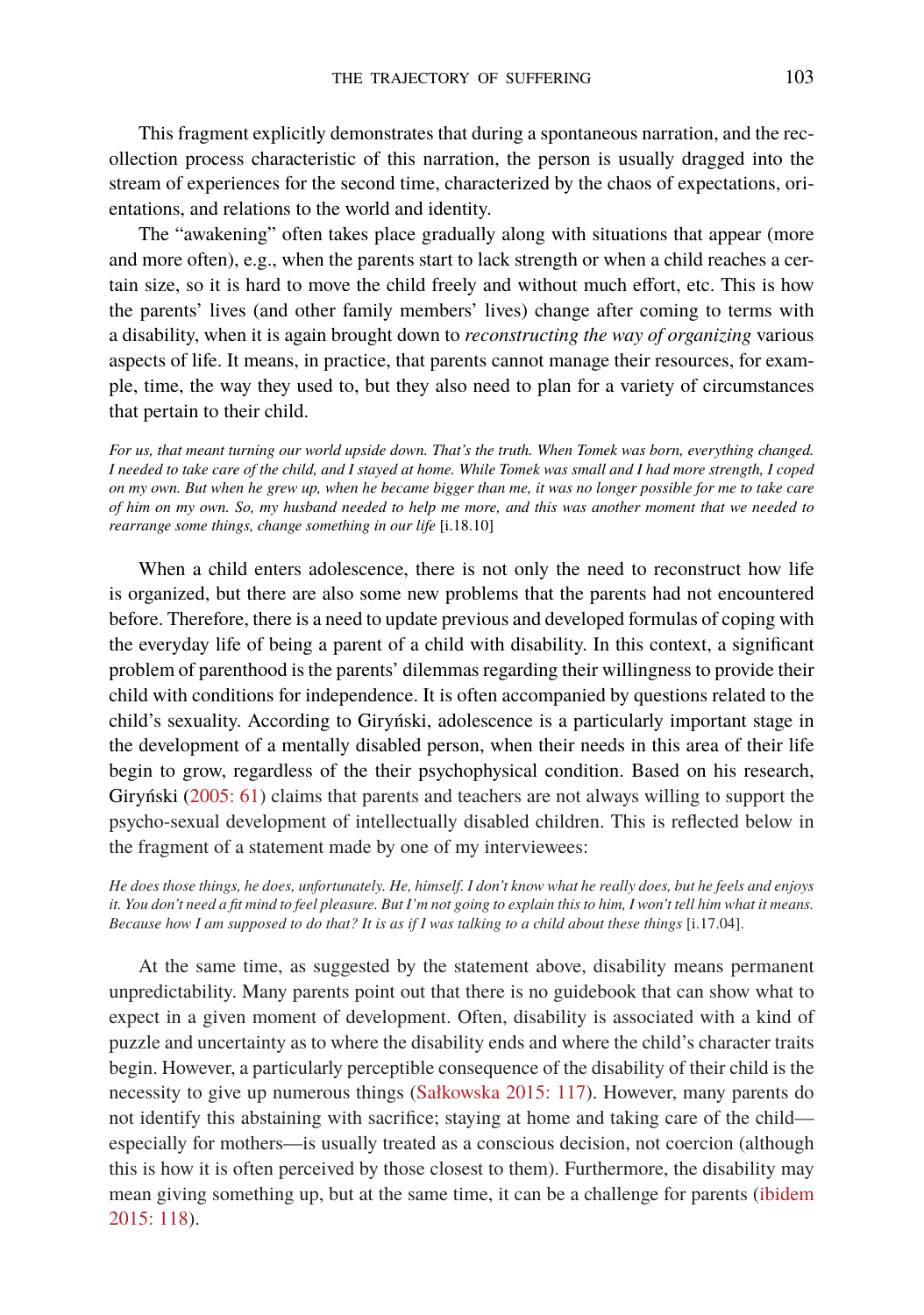*No, it's not like it was a problem for me that I had to quit my job. There was simply no other way, but it was not like I broke down instantly; but every day, every hour that you need to plan—that was the challenge* [i.19.07]

The issue of the future of a disabled child is both problematic and painful for parents. There are doubts, and there is also an important question they must ask themselves: what will happen to my child after my death? The more the child depends on carers, the more difficult the question becomes. The awareness of putting a child in a place that fails to guarantee development and support is often painful for the parents. Konieczna [\(2012\)](#page-20-15) attempted to answer the question of how parents of people with intellectual disability respond to the issue of providing their child with a decent existence in the event of their own illness and/or death. It turned out that only a small group had thought this issue through and was capable of verbalizing their decisions. Almost half had left the decisions to other people, to institutions, or to God. Their statements show that they did not see a good solution to this problem. They were bitter because of the low quality of services offered by social welfare homes, and they experienced an abject lack of support from the institutions as well as their family and friends. Some directly expressed the belief that it would be better if their disabled child died together with the parent or shortly afterward([Konieczna 2012: 279\)](#page-20-15).

*I can't imagine what might happen to Magda when she's left alone. I say alone because I don't want to get my other kids involved in this. They have the right to their own lives. They must remember about their sister, but I can't expect them to give up their own lives for her. It's enough that I had to do it. But on the other hand, I can't imagine Magda going to an institution. Nobody will provide her with the help she receives from us at home. I prefer not to think about it because it simply terrifies me* [i.17.04].

For parents, this means crossing another border or reaching a turning point, when they realize not only that their child is different, but also that there is a new version of this "otherness," which means their son or daughter will be unable to achieve subsequent stages of both psychophysical and social development. This leads to a breakdown in expectations for a normal (known) course of events that they were used to, and if it is not due to their previous personal experience (e.g., because they already have healthy children), it is due to their biography where they transferred from childhood to adolescence, and maturity to full adulthood. A parent realizes that they can no longer live according to the schemes they are familiar with, and the narration often brings such phrases as "always" or "for the rest of my life," which means that they start to realize the inevitability and unchangeability of the situation they and their child are in.

## **Reasons for Increasing Trajectory Potential**

The majority of actions involved in taking care of an intellectually disabled child are related to nursing and working on a body. Feeding, hygiene, washing, administering medications all of those actions are in the foreground, and they are the daily struggles of caregivers. The endless repetition of procedures accompanied by the accumulation of new responsibilities and interaction problems (there are often some tensions between the parents in the background) mean that, for the family members, adolescence becomes not only a time of other disappointments but also feelings of hopelessness and anguish. This is especially true as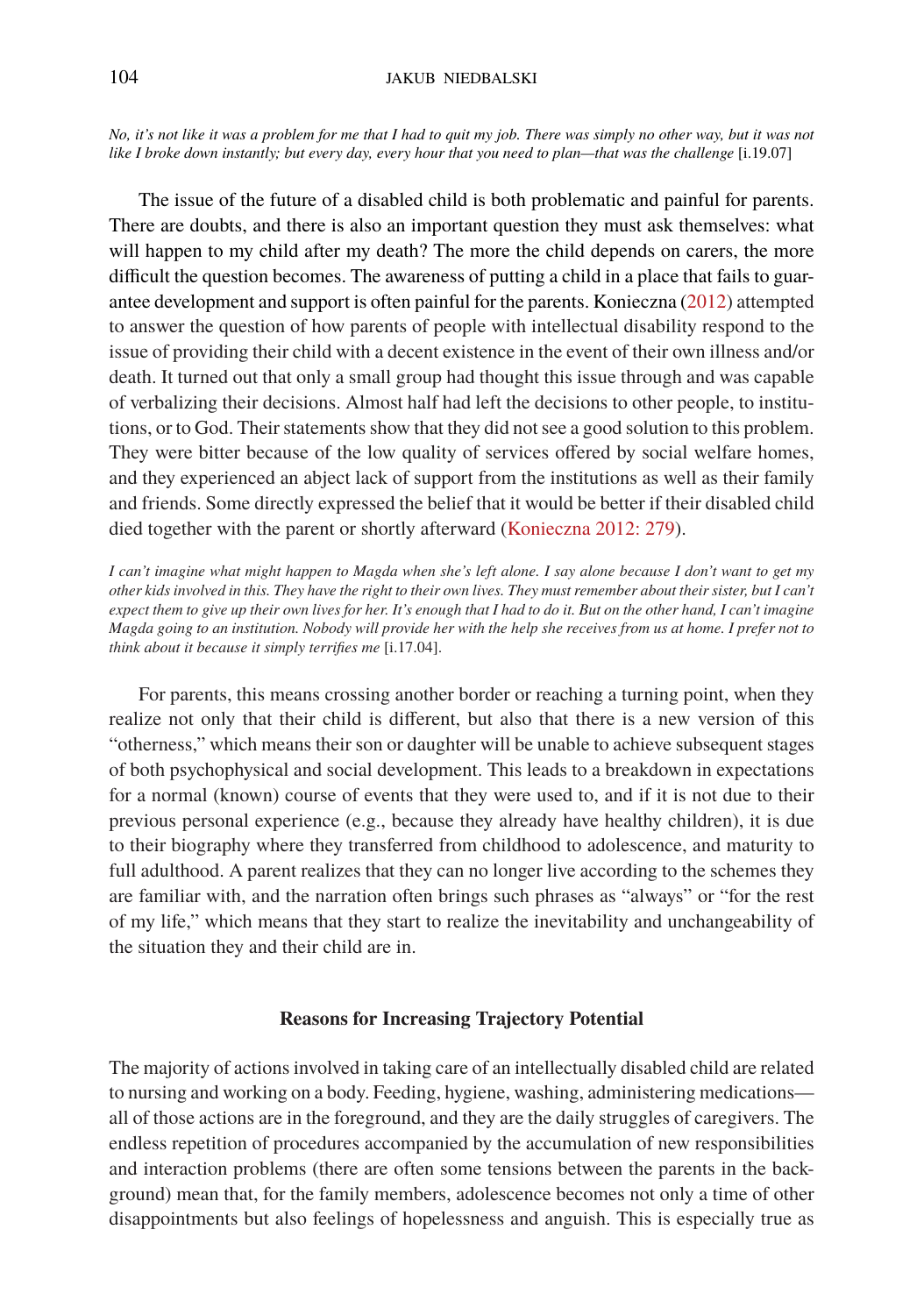it is gets harder and harder for the parents to carry out particular actions with their son or a daughter as the child gets older and there are physiological changes.

At the same time, the changes in appearance and behavior of an adolescent child with a disability are not only a source of suffering for the parents, but they also threaten how they maintain relationships with those around them. Bodily changes often lead to a reconstruction of the way an adolescent child with a disability is perceived by others, and such children may directly cause reluctance or even disgust. The body, as a carrier of biographical identity, changes significantly and sometimes very visibly during adolescence. What an individual has been so far is irreversibly changed, leading to the need to reconstruct other people's vision of the individual.

A small child with a disability, even though different and often with a clearly visible dysfunction, is better received by the social environment than adults and adolescents. It also often happens that during childhood, especially in infancy, a disabled child is not very different from his or her fully capable peers. This makes it easier for the social environment to accept such children, and they trigger less intense responses to their disability, which directly influences the relationships between the parents and the "outside world" (external to the family). A new condition arising from a disabled child entering adolescence may mean that others are unwilling to deal with the disabled child, creating a greater distance between themselves and the child and, as a result, the parents. This refers not only to strangers but even the closest relatives who avoid serious conversations with the parents, are uncomfortable, and become not only emotionally but also psychologically distant. One should look for reasons for this condition in the socio-cultural perception of a body which is considered to be normative. Changes in the appearance of an adolescent child with a disability are a clear contradiction of this normativity, which makes them a barrier that is difficult to overcome for many, both in their perception of disability but also through direct contact with someone who has some visible and not concealed dysfunctions.

*Unfortunately, as Staś grew, he no longer fitted in a regular baby stroller, so we needed to take him in a different, special stroller. And then it was no longer possible to hide that he is not a normal child because the stroller itself aroused some interest. But it was even worse when Staś's appearance changed, and he turned from a child that looked almost normal into a teenager and then an adult who clearly looked like an ill person* [i.18.02]

Another cause of the increasing trajectory potential is the issue related to the growing gap between the expectations of parents and those around them, and the restricted psychophysical abilities of the disabled individual. Adolescent children taking over the roles and responsibilities of aging parents deepens the dissonance between the parents of healthy children and the parents of children with disabilities. There is a social expectation, and there are social "standards," but they cannot be met by disabled children.

*Well, I know that Bartek will be an adult, but he will never have kids, and my husband and I will be older, but we will never be able to count on support from our son—this just won't happen.He will never achieve the level of development to be self-reliant, independent or responsible not only for himself, but also for others* [i.18.09]

Parents desire self-sufficiency for their child; they hope that their son or daughter will do well at school and will have a successful career in the future. A child with special needs is not only a threat to those dreams, but these two aspects often rule out each other. It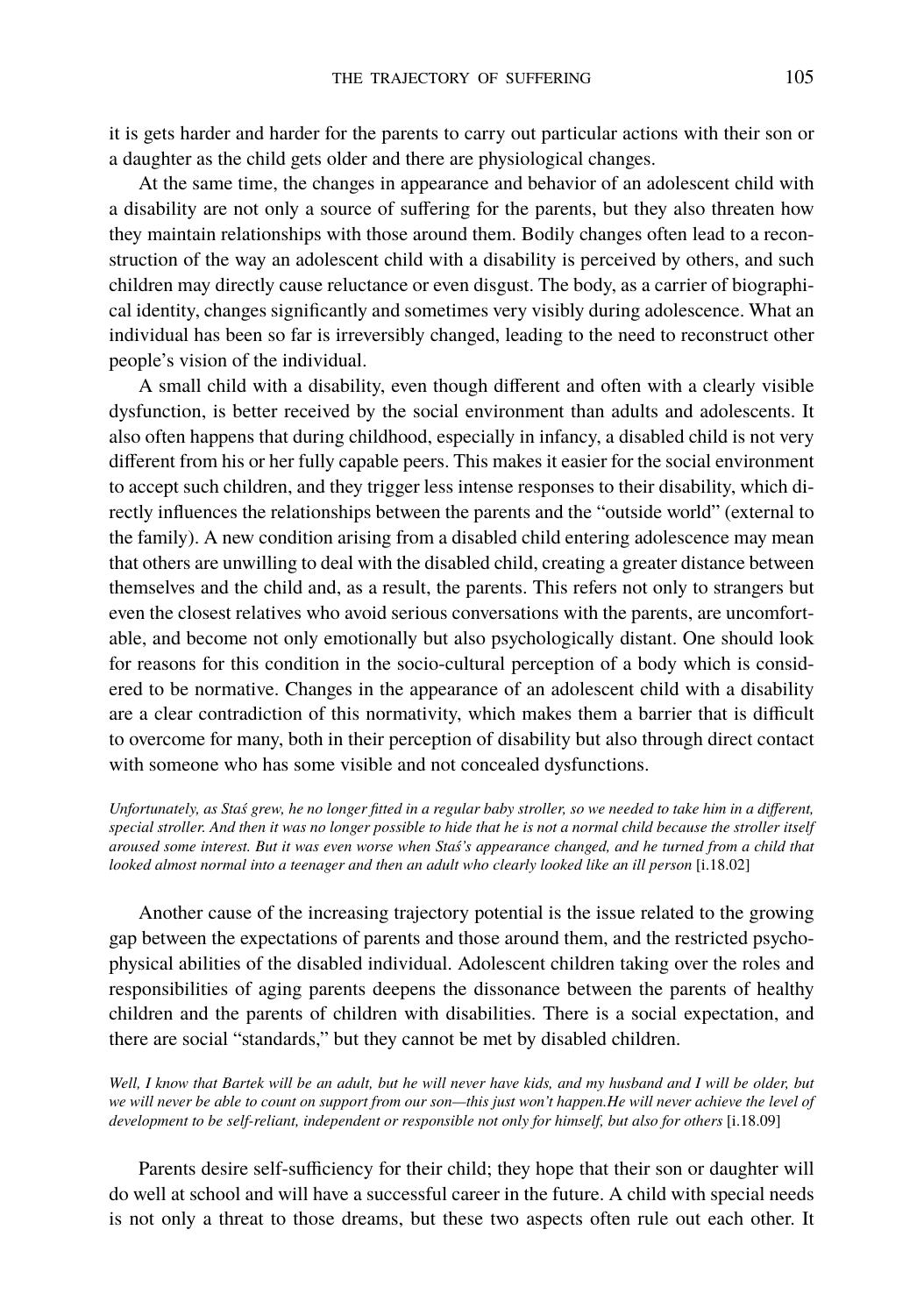is worth noting in this context that adulthood is not only a metric fact but also a process related to achieving subsequent stages of maturity. It is composed of biological maturity (the end of growth processes and the arrival of the ability to procreate), social maturity (e.g., the ability to live independently), and emotional-moral maturity. Maturity can also be seen in accepting oneself and one's own limitations. This is also a period of undertaking family, social, and professional roles. Unfortunately, also in this aspect of life, the parents of an intellectually disabled child must usually come to terms with the fact that their son or daughter will never become a mother or father, they will never start a family or have a fully independent life.

*I'd really want that, really, but I know that it's completely unreal. I know not only that I will always be a mother of a child that will never grow up, but also that my child will never be a parent. And because this is my only child, I will never taste what it's like to be a grandmother, because I'll never see my grandchildren* [i.18.06]

At the same time, the frustration and disappointment of parents of a child with disability are intensified because of social requirements and expectations both towards the parents themselves and their offspring (especially an adolescent child). Parents see their child through the prism of social opinion, according to which one of the most significant values in life is having your own child. You must love it, take care of it, and do everything to provide your child with the best development possible. When a child is intellectually disabled, the parent realizes the negative evaluations ascribed by the social environment to those children. This leads to an ambivalent attitude towards a child that, on the one hand, must be loved, but on the other, is rejected because it is handicapped. This is the case with many parents—the crisis of values is gradually replaced by a new kind of a crisis, called a real crisis, which involves providing a child with proper care and rehabilitation. Overcoming the crisis is based on dealing with the problem of handicap, which the parents will need to deal with until their death [\(Kowalik 1989\)](#page-20-16).

*For me, now, it's most important that Magda has the best possible living conditions. I know I won't change how she is, and I can't do anything else to heal her. I can just give her a sense of comfort, peace, and the best life possible despite various unfavorable conditions and many barriers or limitations we need to face together* [i.17.05]

The changes related to a child entering adulthood are replaced by the parents' concern about the quality of life, in particular, the process of aging and the vision of their death. According to Sałkowska([2015: 91\)](#page-20-14) "parents at the beginning of their parenthood, when their child is still small, fear that it will experience a significantly reduced quality of life, because this is how they would feel in the place of the child, not being able to benefit from all intellectual opportunities or entertainment." These concerns grow over time as the child matures and becomes an adult (in a physical sense). The parents gradually start to feel not only the problems related to their aging but also those which result from the physical changes in their son or daughter which accompany the adolescence. The changes are largely related to their child's increased weight but also to their development stopping or even regressing.

*Tomek is like my beloved cat. This is how I refer to him caressingly, because he fawns all over me, but sometimes he can also show a claw (laughter—note by JN). A big cat, as you can see, because he's already an adult man. He's an adult and I'm becoming old. This is where I see the problem for the future, he will be bigger with time and I, well, nobody will give my additional strength, and time is unfortunately passing* [i.18.03]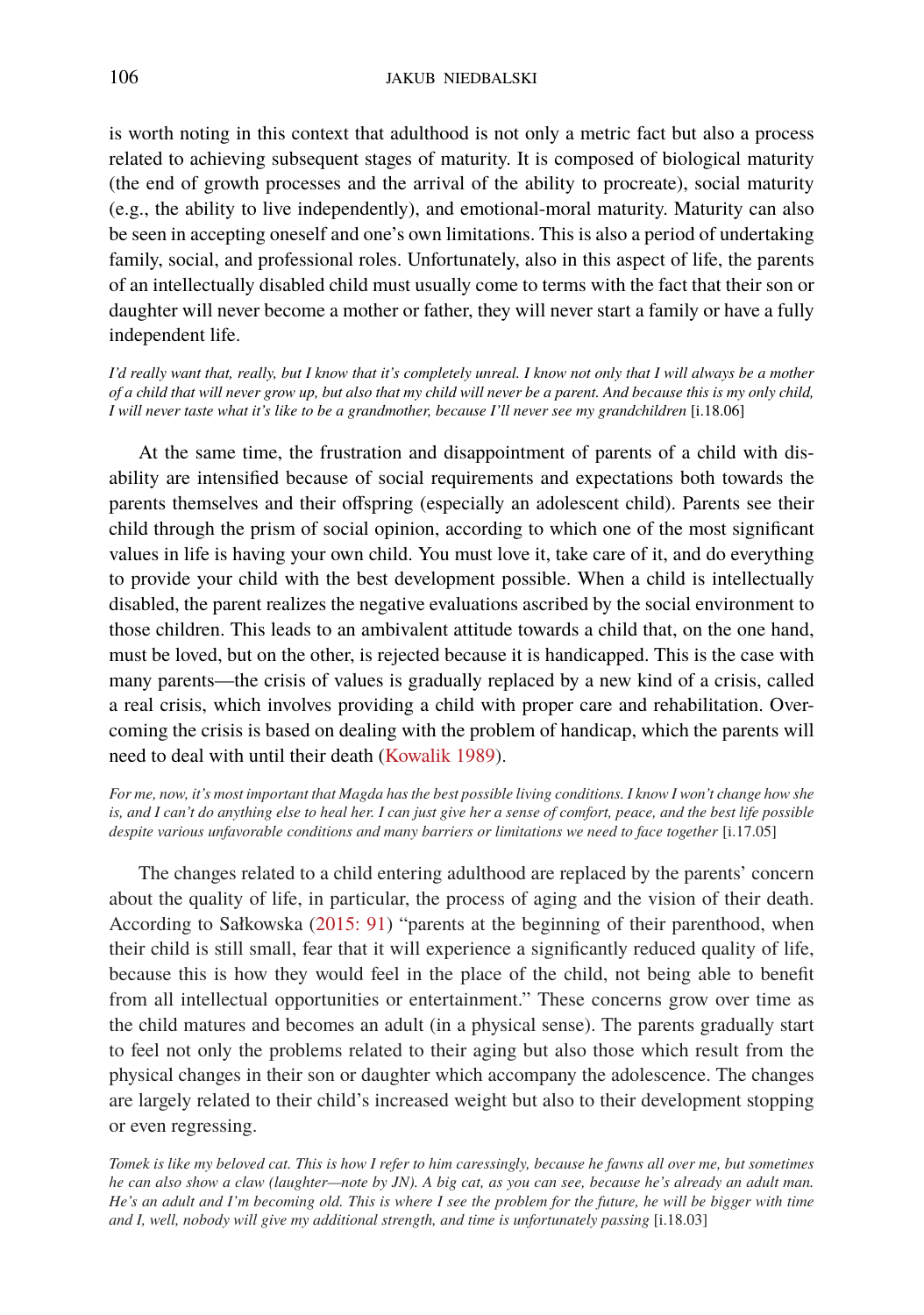The parents' concern is not only about caring for the child but also meeting his or her physical and emotional needs. They demonstrate their full and unconditional acceptance of the ill child with every gesture and action. In expressing such full acceptance, non-verbal communication channels, such as gestures or using the eyes, etc., prove to be the strongest forms of communication. Touch, as an act of communication, becomes the basis for a strong bond with the child; it is an expression of physical presence and, at the same time, the full acceptance of the child (cf. [Kacperczyk 2006: 248\)](#page-20-17). In Heslin's taxonomy([1974\)](#page-19-14), touching someone in this way is merely functional and professional, which means that touching someone is purely instrumental, intended to accomplish a given task. In the accompanying actions, the person who is touched is treated more like an object than a human being. Thus, the parents' concern is that their child will be treated as an object; it will be deprived of the dignity and subjectivity that the parents have struggled to achieve and express through their own actions.

*Who better than me will be able to understand Maciek? I've been with him for years, and I know his every gesture, every move, every grimace on his face. We have this language of ours here, a way of communicating. And you need to have the patience of a saint with him. This is why I don't know if anyone else would be able not only to devote as much time as he needs but even to try to understand him* [i.18.05]

Intellectually disabled children are often helpless, dependent on others; a child that does not understand the surrounding world is unable to solve simple everyday problems. Such children often have problems with communication, cannot express their needs and feelings, and they are lost, even among relatives. This means that the parents may *feel mentally mutilated* when dealing with their child due to the child's restricted possibilities of selfrealization. They are incapable of dealing with everyday problems; they are incapable of defining their feelings and needs; they are lost among people who do not understand their suffering. One of the dominant experiences related to being a parent of a disabled child is the sense of difference. Depending on the type of disability and its visibility (referring to Goffman's stigma category), as well as to the attitude of the social surroundings, the parents see the special way the society treats them, although the term "special" does not always have a positive dimension, as suggested by Stelter [\(2013: 76](#page-20-2)). The intellectual disability of a child means that parent may have the sense of a pejorative difference, and they may feel worse than the parents of healthy children (see [Popielecki and Zeman 2000\)](#page-20-18).

*I'll put it this way: I don't mind it anymore like I did before, but I'd be lying if I told you that I don't care. I know that people are looking, I can see it, I see them pointing their fingers at me. Maybe not directly, but I feel it, and I know that sometimes someone can think "that's sad to see" or "how unsightly it is," and then I feel the worst because I feel like I am worse as a parent* [i.17.09]

This feeling of otherness may accompany the parents for the rest of their lives. Its framework is initially determined by the birth of a "dysfunctional" child. Gradually, they are labeled "a parent of a disabled child," which is usually based on social stereotypes, sometimes prejudices, and a lack of understanding of their situation. This happens because the "otherness" is often synonymous with strangeness, and experiencing one's own otherness and the otherness of other people is one of the most difficult emotional and social experiences. A visible disability features stress as its foreground character in social perceptions; it changes expectations, responses, and ways of communicating, and even the readiness to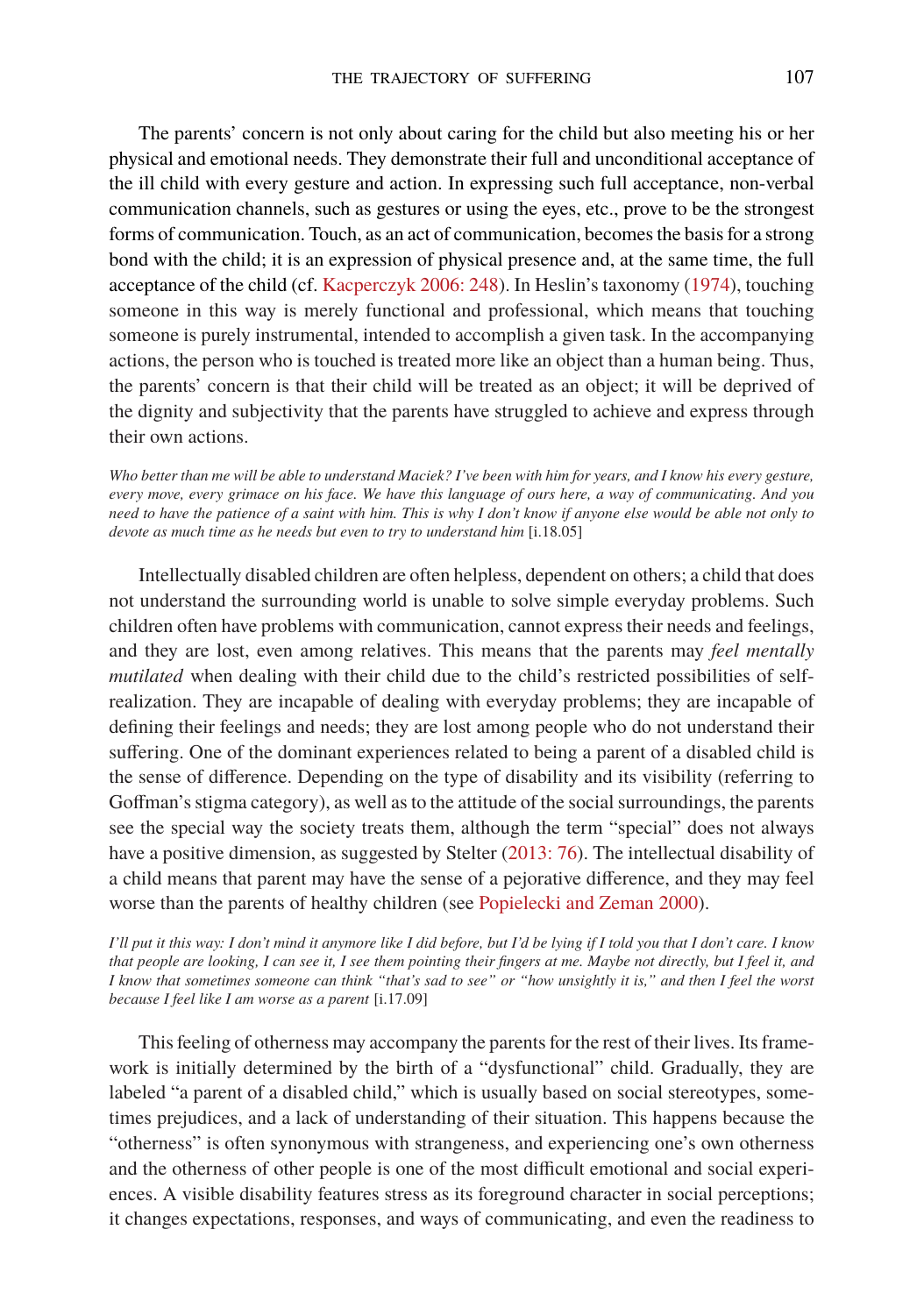enter into individual relationships. Just as being a woman in a biological sense does not determine a woman's role, being an individual with biological defects does not determine our strangeness categorically. It is only the emergence of the so-called negative feedback in our biography, where biological, psychological, and social factors overlap, strengthen, and intersect, which can trigger the pathologization of development([Stelter 2013: 8](#page-20-2)).

## **Strategies of Dealing with Trajectory**

In order to deal with the previously discussed problems related to entering into the trajectory of suffering, the parents must develop certain strategies that could provide a measure of success when dealing with those key difficulties. Many of these strategies require the assistance and support of others (family members, friends, acquaintances) who could act as rescuing agents, protective agents, assisting agents, or control agents [\(Strauss et al.](#page-20-19) [1984: 17](#page-20-19); cf. [Kacperczyk 2006: 240\)](#page-20-17). Although it is impossible to go into detail regarding the above-mentioned roles due to the limited volume of the paper, we should note that the basic strategies of dealing with key problems require organized actions, the presence of a certain organizational structure in the form of a family member, neighbor, or another arrangement which could help manage the obligations and requirements imposed by the situation of disability.

*It would be hard alone, or even only with my husband. As a matter of fact, you're left alone in your need, but yet the help, if there was no help, either financial or direct in the form of activities, rehabilitation or simply care, even for a moment, is worth its weight in gold* [i.17.04]

In the majority of everyday situations, the parents are left alone, and hence they need to deal with things on their own. In particular, there is no one and nothing that can substitute the mother or father in the most important activities, both the instrumental activities, referring to the fulfillment of physiological needs, and the more psycho-emotional ones. Therefore, it is extremely important for the parents to deal with the difficulties they encounter every day, when they have to deal not only with the household chores but also in a broader sense, with the society's lack of knowledge or understanding and sometimes even hostility.

All this has a direct impact on the behaviors and actions that take place between the parents and other people from their immediate environment. What Strauss and Glaser [\(1965](#page-20-20)) described as work on the context of consciousness, and what turns out to be one of the most important areas of building a relationship between parents permanently involved in the upbringing of a child with intellectual disabilities, is gaining in significance. From the perspective of the parents' lives, this means that they try to avoid "difficult" topics, both between each other and when dealing with the world. These topics might be related to the growing dissonance between the development of their child and their expectations which result from their knowledge about the normal mode of adolescence. The parents can, therefore, use a repertoire of behaviors and actions intended to avoid or significantly limit conversations on topics that are well known to them and which would carry to much emotional strain. The context of suspicion is used less frequently between parents themselves, but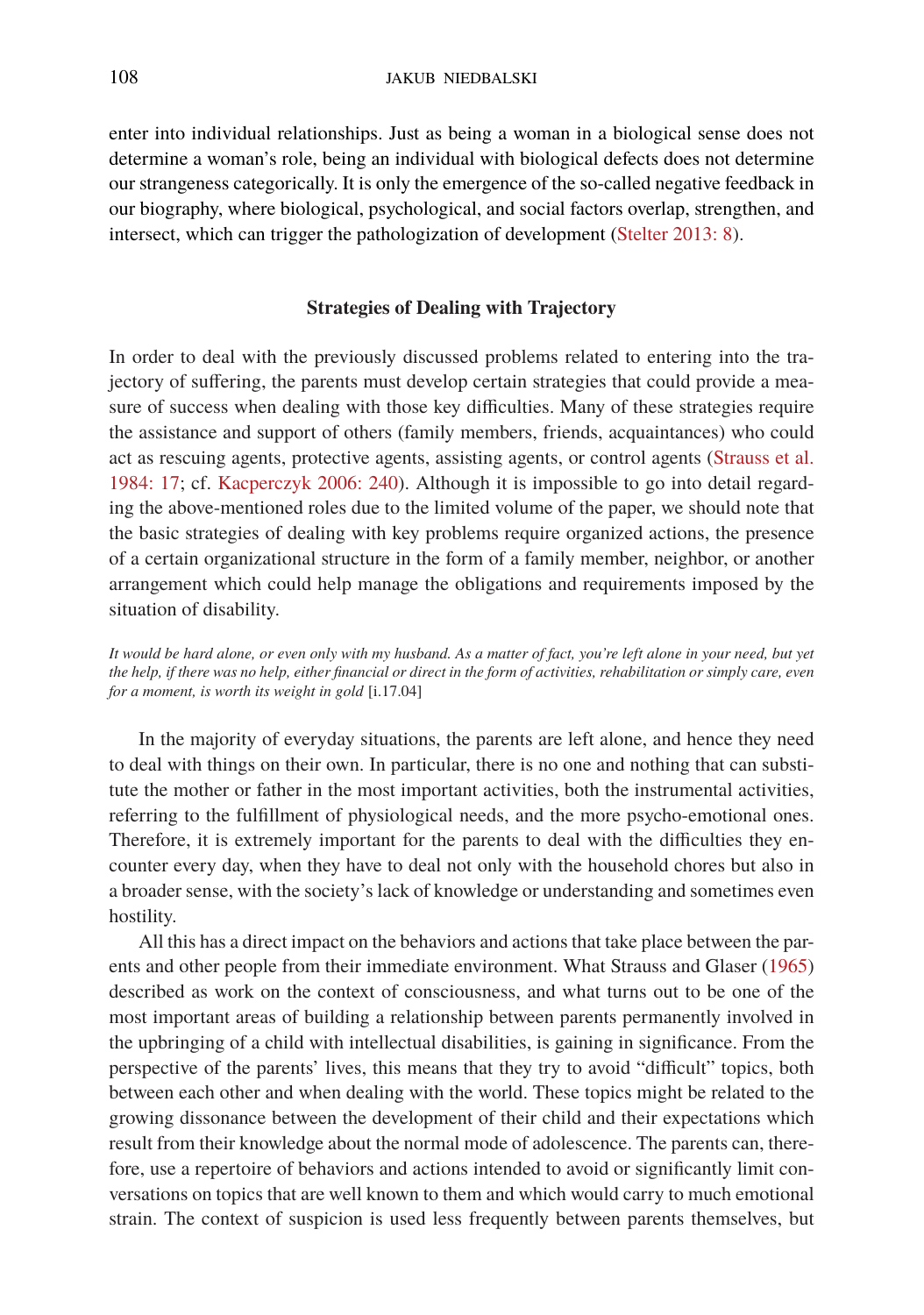more frequently (if external circumstances and the condition of their child allow it) when dealing with the society, which means that parents try to hide or at least neutralize as much as possible any manifestations of their child's "otherness." For example, this may mean that parents try to avoid public places or choose times of the day for walks when they would potentially meet fewest people. This is perfectly illustrated by a fragment of a statement made by one of my interviewees:

*Unfortunately, but our society is not yet mature enough to accept disabled individuals. I'm not saying that this is the case with everyone, but it is true that, in a lot of situations, people don't know how to behave when they see a person with severe disability. This is why I prefer not to be exposed to such behaviors or even to this intrusive staring at me and my child* [i.17.05]

A parent's reaction to what happens to a child is often a violent outburst caused by powerlessness and awareness that the situation will not change. However, the parents will have had many more experiences (during the first years of the child's life) and will have already worked through what happened to them in relation to the birth of their disabled son or daughter. They also understand that what happened to them is permanent and irreversible, and that both their lives and the life of their disabled child will be permanently "burdened" with the load of "otherness" and imperfection. Therefore, the outburst more often provides an outlet for attempts to rationalize the trajectory, which means a search for alternative solutions and sources of joy and life satisfaction. New attempts are made to explain the reasons for their own suffering and to morally assess what is happening. Redefining their own situation is also an analysis of the influence exerted by the process of suffering on the previous, present, and future mode of life—both theirs and their child's.

*It is as it is. I can't do anything about it. I can only do what's important for me and my child and what makes me see the sense and even some kind of joy in it, because every gesture, every grimace, or movement of the head, is a lot for me, and it makes me happy when I see the satisfaction in the eyes of my child. I don't know who I'd be without my child, what my life would look like, but I can't imagine this life without him without what we have experienced together. All of this is a part of me, and without him I wouldn't be the person I am now* [i.17.02]

The parents try to explain to themselves that they cannot do anything about their child's disability, despite the passage of time, and that they can still provide the child with the best living conditions possible. At the same time, they are unable to prevent numerous adverse changes that take place when their son or daughter reaches a certain age. However, they must consider the fact that, over the years, there are no visible effects in the form of their child gradually becoming independent. The parents start to focus more on the present time, gradually shifting their activity from rehabilitation, which was previously intended to achieve the highest possible level of development, to supporting the child with the intention of maintaining the achieved level and supporting the child's independence. However, when it turns out that despite everything the parents have done their child's condition in adolescence and adulthood is marked with regression, the parents focus on providing the greatest quality of life possible, putting the main emphasis on care and nursing procedures.

*As I have already mentioned, I'm not counting on a miracle, because it won't happen. But I also have nothing to reproach myself for, because I did everything I could to make my child as independent as possible. It might be too big a word because Dominika needs constant care, but she doesn't lie down all the time, she can move in her own way, so this is my success. And now I want to keep it at all costs and not make it worse. I want her to have the best care, rehabilitation, simply a dignified life* [i.18.09]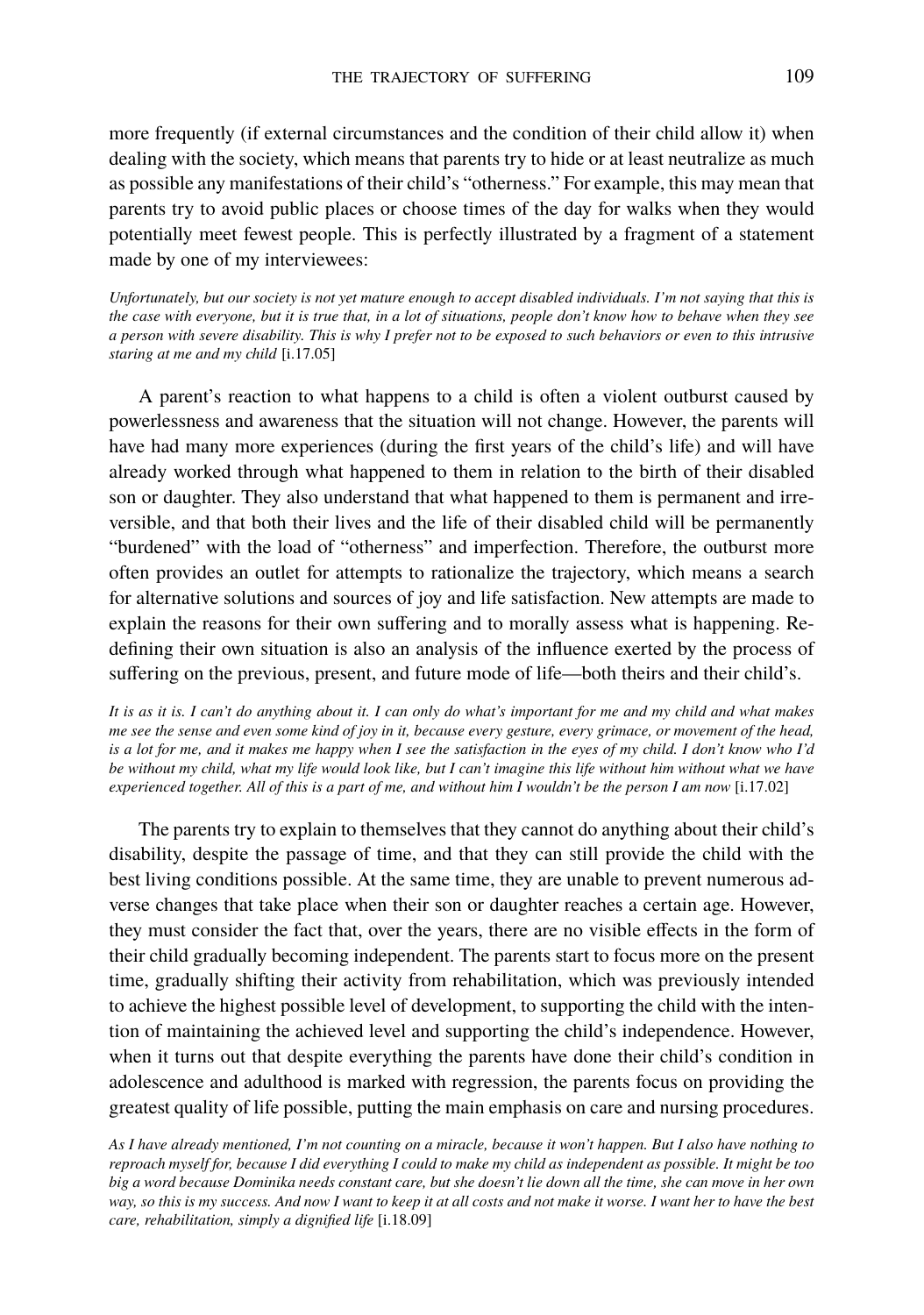Within their rationalization strategies, parents also adopt a procedure that involves searching for "more serious" problems that other families need to struggle with, both those with disabled children (e.g., with a more "problematic" dysfunction) as well as those that struggle with deviant behaviors. In this way, a mother and a father can take comfort from the fact that their child will not become a drug addict or a criminal. For them, a socially dysfunctional family requires more compassion than a family with a disabled child.

Particular attention should be paid to the various standardization strategies that are manifested in the pursuit of "normal" family life, "normal" social roles, "normal" motherhood, or being the mother or father of a "normal" child. The participants of the research stressed that their lives are not so different from the lives of those who do not have a disabled child—they have similar duties and difficulties combining professional and family life. What is also important in this context is the thread of using social welfare and other support institutions. There are some ambivalent attitudes here. Some parents find it a pragmatic way to justify the functioning of the family and make it function relatively normally. At the same time, there are opposing voices that say that using social assistance may be pereceived as the parents making excessive demands, which they try to avoid as much as possible. Furthermore, in their opinion, using the social welfare system may be interpreted as admitting to a weakness or the inability to cope [\(Sałkowska 2015: 119](#page-20-14)).

*I know that those who don't have their own children, disabled children, and who don't know much about disability, in general, think that we are the type who would just keep taking money, rely on others, and give nothing back to society. It's sad, but that's what it's like, unfortunately. But I didn't choose this fate for myself and for my child. But I don't want to be perceived as a beggar, a man who "failed" in life, which is why, as long as I can afford it and have this financial independence, nobody will convince me to use any aid, especially state aid* [i.18.02]

Another strategy for dealing with the trajectory is to *walk out of the disability,* which is largely based on blurring the signs of intellectual disability. As Woynarowska suggests ([2010: 199–203\)](#page-20-21), "a child with Down syndrome should be 'normalized' as much as possible." Therefore, all therapeutic and rehabilitation procedures are intended to eliminate the deviation from accepted standards. It seems that these procedures may somehow resemble subjecting a child or an adult to training, "taming" them, so the intention is that they learn how to behave in a given situation, what to do to look like a normal person [\(Sałkowska](#page-20-14) [2015: 110](#page-20-14)).

*My husband and I have always tried to make Marcyś as normal as possible. We wanted him to live a relatively normal life, as far as his condition allowed. And when he was an adult, we tried to get him out of the house, namely, to make him start going to work, actually to workshops, but we always used the phrase "work"* [i.18.03]

The need to "walk out" is also understood by some parents as one of the social expectations of them, or even a kind of coercion [\(Sałkowska 2015: 111\)](#page-20-14). This makes them feel not only obliged to undertake actions that will "normalize" their child, but they also perceive all signs of this abnormality as doubly depreciating, especially when the attempts to rehabilitate the child fail to have any effect. They feel incompetent, both in relation to their child, for whom they are incapable of providing a higher level of development (reflected, among others, in a greater level of independence) and in the face of disability as a socially constructed stigma.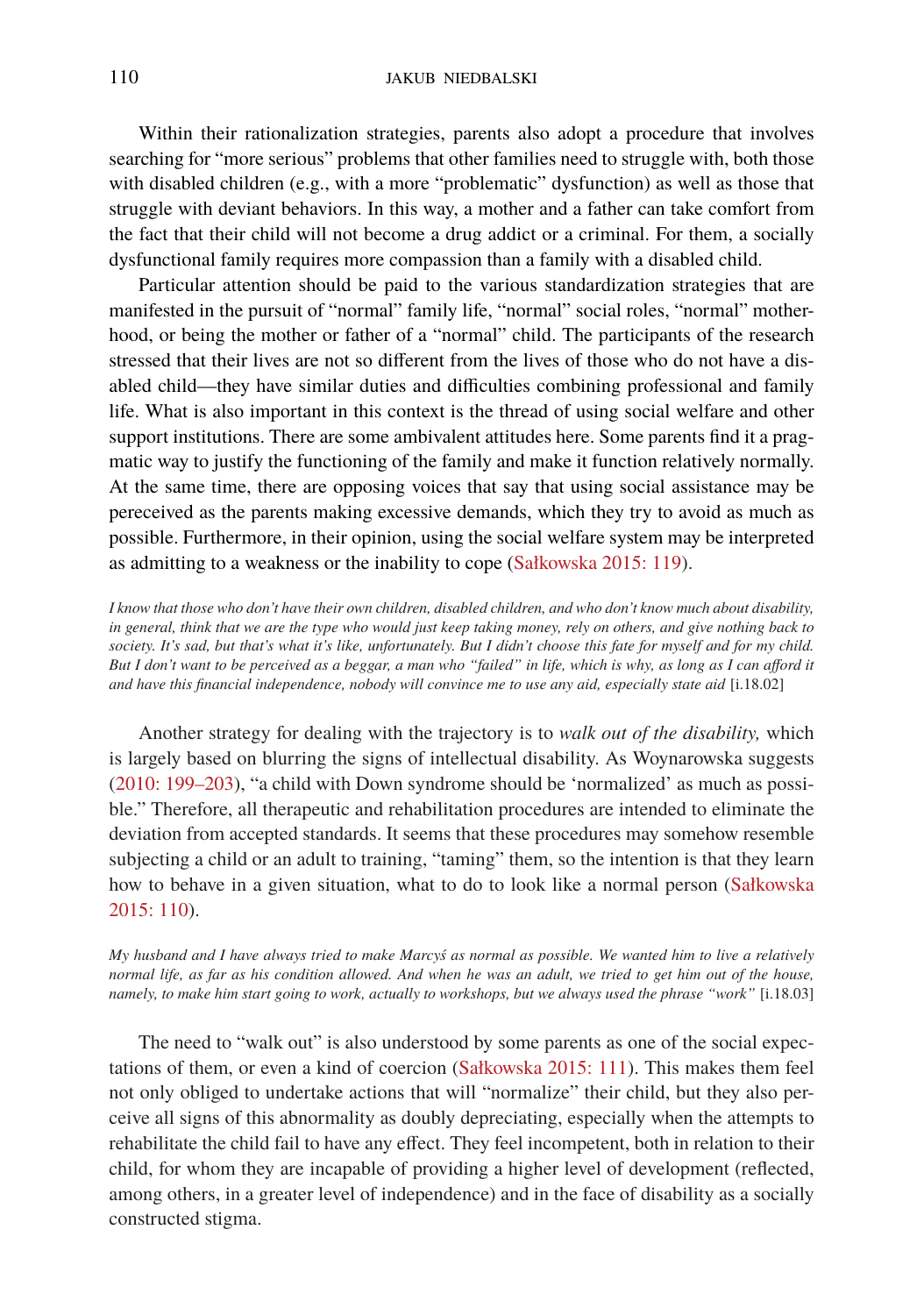On the other hand, there are also parents who, in the case of a disability that is impossible to "cover up," or when the "normalization" process has little effect, decide not to pay attention, e.g., to other people's behaviors or their staring. The parents often stressed that they have learned not to pay attention to comments and looks, explaining them in different ways or simply getting used to them. In some situations, it even happens that parents decide to completely evade the stigma. They choose not to respond because they believe it would be a waste of their strengths and health([ibidem 2015: 142](#page-20-14)).

*It will always be the case that somebody's gonna look at us a little differently. But it's normal, I mean, otherness always triggers curiosity. But some not only get used to it, but they can also show great understanding, while others will just keep staring and making up different things* [i.18.03]

When dealing with those closest to them, the parents feel the already mentioned staring, especially at the beginning. It can sometimes be very difficult, and it causes them frustration or irritation. However, over time, this staring becomes "unnoticeable" to the parents, in the sense that they get used to the situations where people pay attention to their child because it looks different. At the same time, many parents see this staring not so much as the bad intentions of others but rather their curiosity and lack of knowledge about the disability itself.

It is worth noting that the fear of normal people staring, and their potentially negative reactions, may also be accompanied by a sense of shame. According to Scheff([2003\)](#page-20-22), the sense of shame encompasses a whole group of emotions, which can be a threat to social bonds. In particular, shame is related to the feeling of guilt, humiliation, or embarrassment and appears when an individual senses some difficulties in a given social relationship. The feeling grows when an individual is concerned that they do not meet expectations or do not meet the applicable standards, and the parents of disabled children are often involved in such experiences (see [Sałkowska 2015: 141\)](#page-20-14).

*I seem to know how it works, but there's still this element of uncertainty, the feeling that you could do more, and maybe you just don't do something because you can't, you're not able to. In any case, this is a feeling that you like the child, disabled in his or her own way, not physically or mentally, but socially. There is a feeling as if both you and the child are defective products, faulty in a way. I say this on purpose because what I want to express is that you have the sense of shame because of all of that* [i.17.08]

When dealing with the society, the parents also adopt a strategy of *challenging*—mostly through their openness in speaking about their children's disability. It also has the advantage that parents who display this type of behavior usually do not hide their child's disability but immediately inform the world that their son or daughter is (or will be) disabled, often in advance. Therefore, they do not need to inform everyone ad hoc, and the relatives know in advance how to behave towards them and their child. Hence, the parents' openness is a starting point for the openness of other people, in particular, those who are in direct contact with mental handicap for the first time.

*We've tried to follow this policy from the very beginning, if I can say so, that we won't hide anything or sweep it under the carpet. We didn't want to hide ourselves or our child from the world. Anyway, it's better to have it out and express yourself directly than to use some unnecessary camouflage. We have always focused on directness in relations, regardless of whether someone liked it or not. In the end, we don't need to meet or contact them* [i.18.11]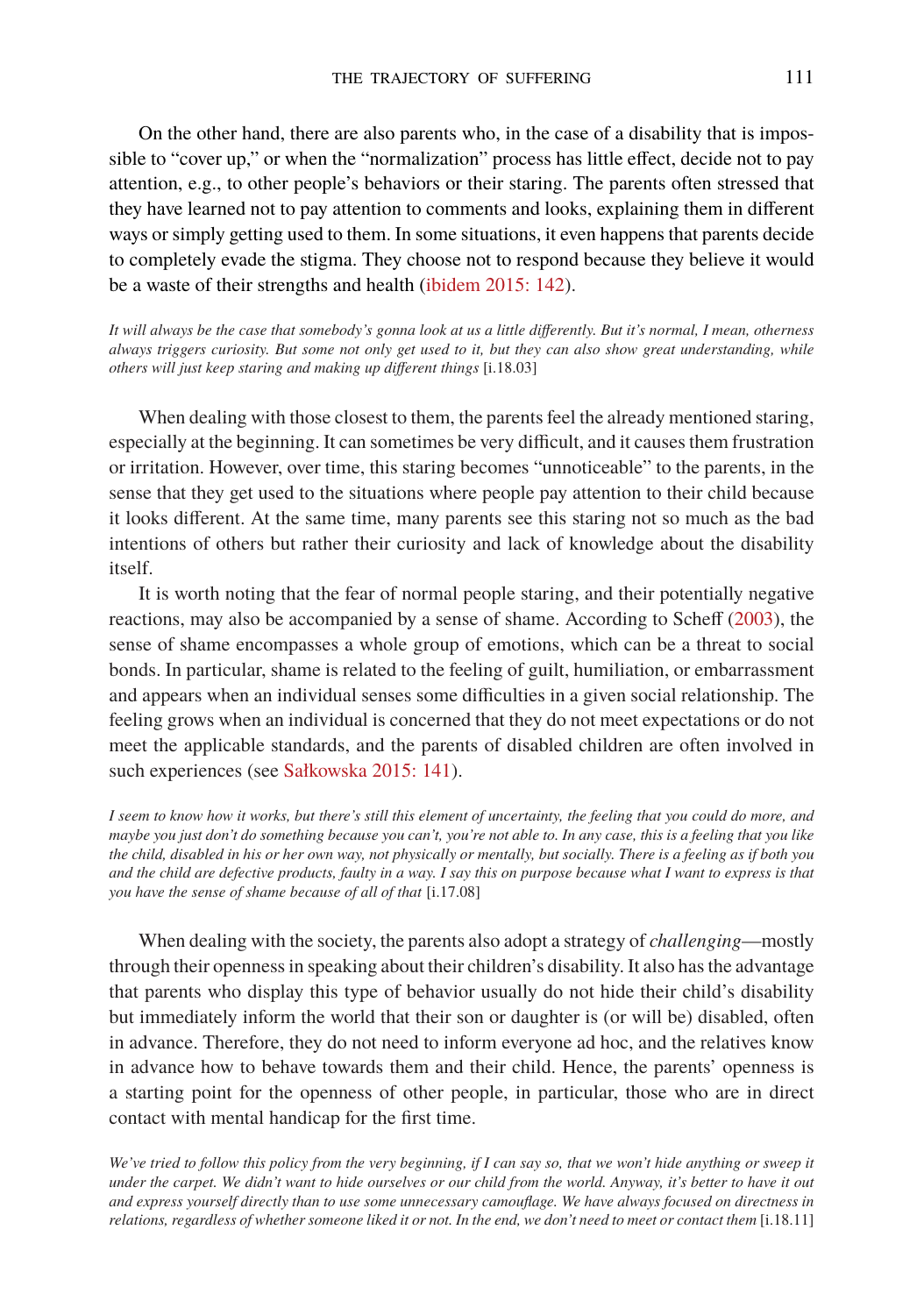However, it happens that the people may consider such openness as a behavior that is contradictory to the expected stereotypes of a mother or father of a disabled child. According to Sałkowska [\(2015: 144](#page-20-14)), this openness and acceptance of the response prove the transformations that take place in the perceptions of disability in general. It stops being just a family problem and a medical issue, and it becomes a social program (so there is a transition from a medical model to a social model).

Parents often seek the challenge by confronting the stereotypes normal people have with reality, thus showing that these beliefs are in no way reflected in everyday life. They usually point out that being the parent of a disabled child is not a reason for someone to show compassion or pity. The parents often stress that they they do not need people's mercy. If they need anything, it is help organizing everyday life, in going back to professional work, or financial support, because they often cannot go back to work. However, they do not expect any special treatment.

*The truth is that I—and parents like me—don't need compassion or mercy. It just makes me angrier and makes me feel worse rather than better. I always say, "if you want to help me, then instead of sighing, just do something to make me feel better so I can actually help my child"* [i.17.03]

Dealing with the society also reveals behaviors contrary to stereotypes, which can be seen in the surprise of the interaction partners, for example, when it turns out that a disabled individual can read and write. Members of "normal" society are often convinced that a person with mental dysfunctions is not able to carry out such activities. This results from, among other things, "lowering the bar" for intellectually disabled individuals([ibidem](#page-20-14) [2015: 148](#page-20-14)).

*As a parent of a disabled child, I know that he is disqualified at the very beginning and classified as a child that "can't do anything," is unable to do anything—simply as being "worse." But what a surprise when, despite the visible disability, he is able to do quite well with clothes, food, and even such activities as simple counting or reading, something that is apparently reserved only for people with full capabilities* [i.18.04]

This triggers various responses from parents, but they often try to use that surprise or amazement of the normal people by teaching them a lesson or, more often, by simply trying to educate them and make them aware. This is how they try to convince others that their stereotypes, often rooted in their childhood and handed down to their own children, are harmful to both sides([Sałkowska 2015: 149\)](#page-20-14).

## **Conclusions**

The natural life cycle of a family with an able-bodied child goes through subsequent stages: from a very strong, even symbiotic relationship between the child and its parents, through the child's gradual move from limited to full independence, and then leaving the family home. Than the aspects that distinguish the relationship between a parent and a child from other social relationships are the asymmetry of relations that disappear as the child develops, the strong, intimate, and emotional bonds, and how the child's life and development depend on the quality of this relationship.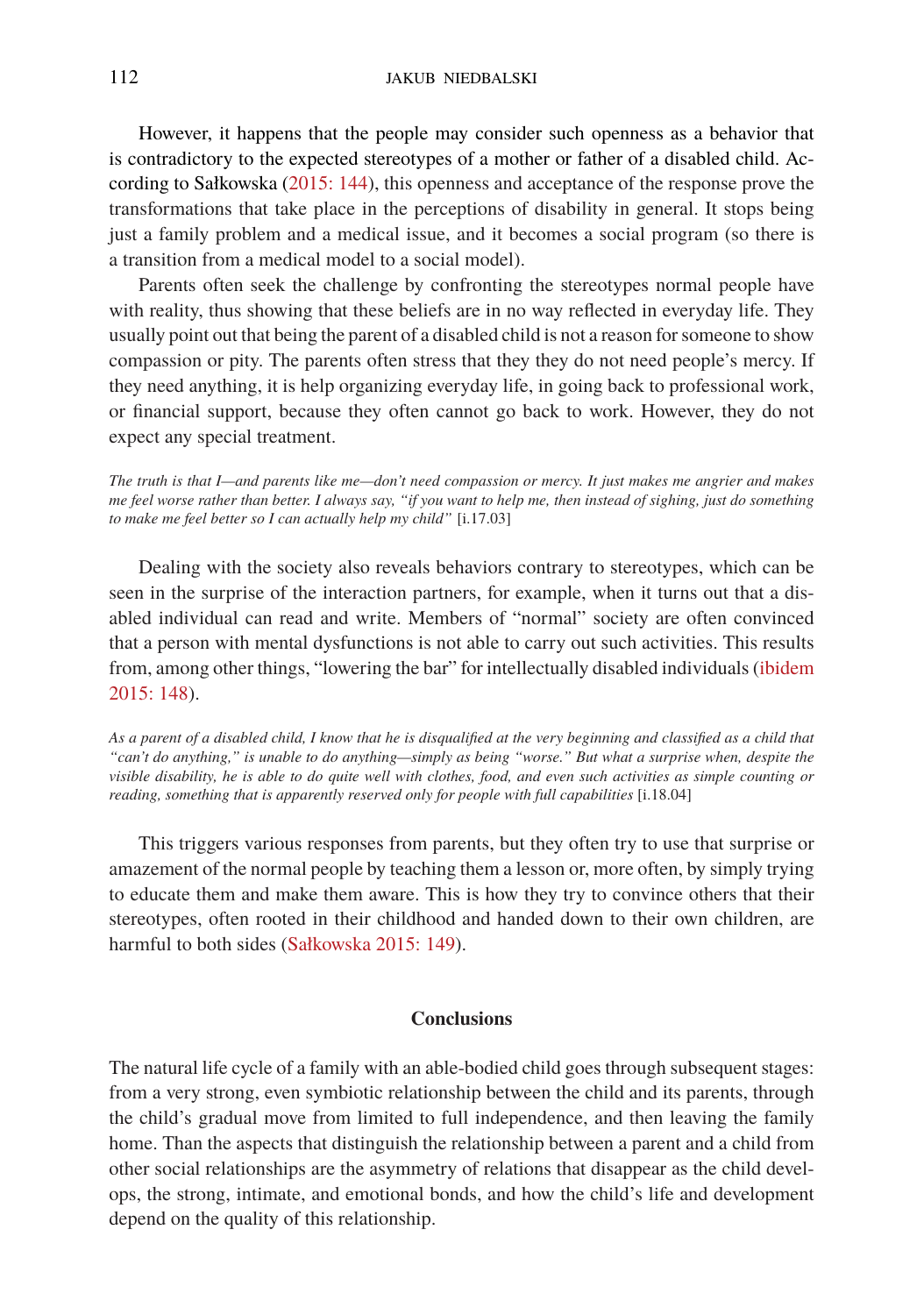The child's intellectual disability does not so much disturb the natural life cycle of the family as it hampers it, and the family often remains at the level where there is an asymmetrical relationship between the child and its parents, especially the mother. This strong and permanent bond between the parents and a child with intellectual disability had a fundamental impact on the functioning of the whole family. It may lead to some serious disturbances in how the family members get on with each other. There is often a threat to the feeling of community and the sense of belonging to a family. It distorts the emotional balance and the emotional bond between the parents, between the parents and the children, or between the siblings([Stelter 2013: 68](#page-20-2)).

The disability itself is not the only problem encountered by the affected family system. Physical symptoms that mark a person with dysfunctions push them to the margins of society. In turn, they push the parents away from professional work, excluding them from their previous roles (social and professional), and leaving them outside the sphere of active, everyday interpersonal relationships. The related difficulties are part of a broader syndrome that destroys the "natural" interaction order([Kacperczyk 2006: 240](#page-20-17)). This happens because the parents, who are heavily involved in the disabled child's life, encounter specific difficulties rooted in the developmental processes of their son or daughter. Seeing a child with limited ability maturing and entering adulthood is often a difficult experience for the parents, all the more that they rarely receive proper support, either social or legal, when contributing to the disabled child's development towards autonomy and social usefulness. Additionally, the great majority of parents are left to fend for themselves with the emotional and social problems that result from their intellectually disabled child's psychosexual development([Stelter 2013: 76–77\)](#page-20-2).

A significant hindrance, or even a factor that blocks the development of a child with limited intellectual abilities, is other people taking control of the child's development. After analyzing parents' behaviors which effectively block a child with mental disability from becoming independent, Twardowski [\(2008\)](#page-20-23) lists the following factors: a lack of conditions for independent decision-making, weakening of the motivation to take independent actions, relieving the child of its responsibilities, and maintaining strict control over the child's actions. Due to such behaviors of the parents, a disabled child does not acquire the feeling of competence, which has an adverse impact on its cognitive development and the shaping of his or her sense of identity.

The researched individuals pointed to the dominance of the ideology of youth, fitness, health, and rationality. Zakrzewska-Manterys([2010: 90](#page-21-1)) notes that as we place greater emphasis on rationality, and the fact that almost all of our experiences are subject to reflection, there is an increasing distance between "normal" people and disabled individuals. However, at the same time, the discourse of emancipation leads us to strive for the fullest possible inclusion of intellectually disabled individuals in social and professional life. The paradox is that as the integration or inclusion process progresses, we need to shorten the social and cultural distance, so disabled individuals must acquire the competences of rational and reflexive citizens. The need to preserve normality, or to give such an impression, is a denial of the right to abnormality([Sałkowska 2015: 87\)](#page-20-14).

The model of the course of a trajectory that developed as part of the empirical research can be divided into several characteristic stages that show the gradual development of pro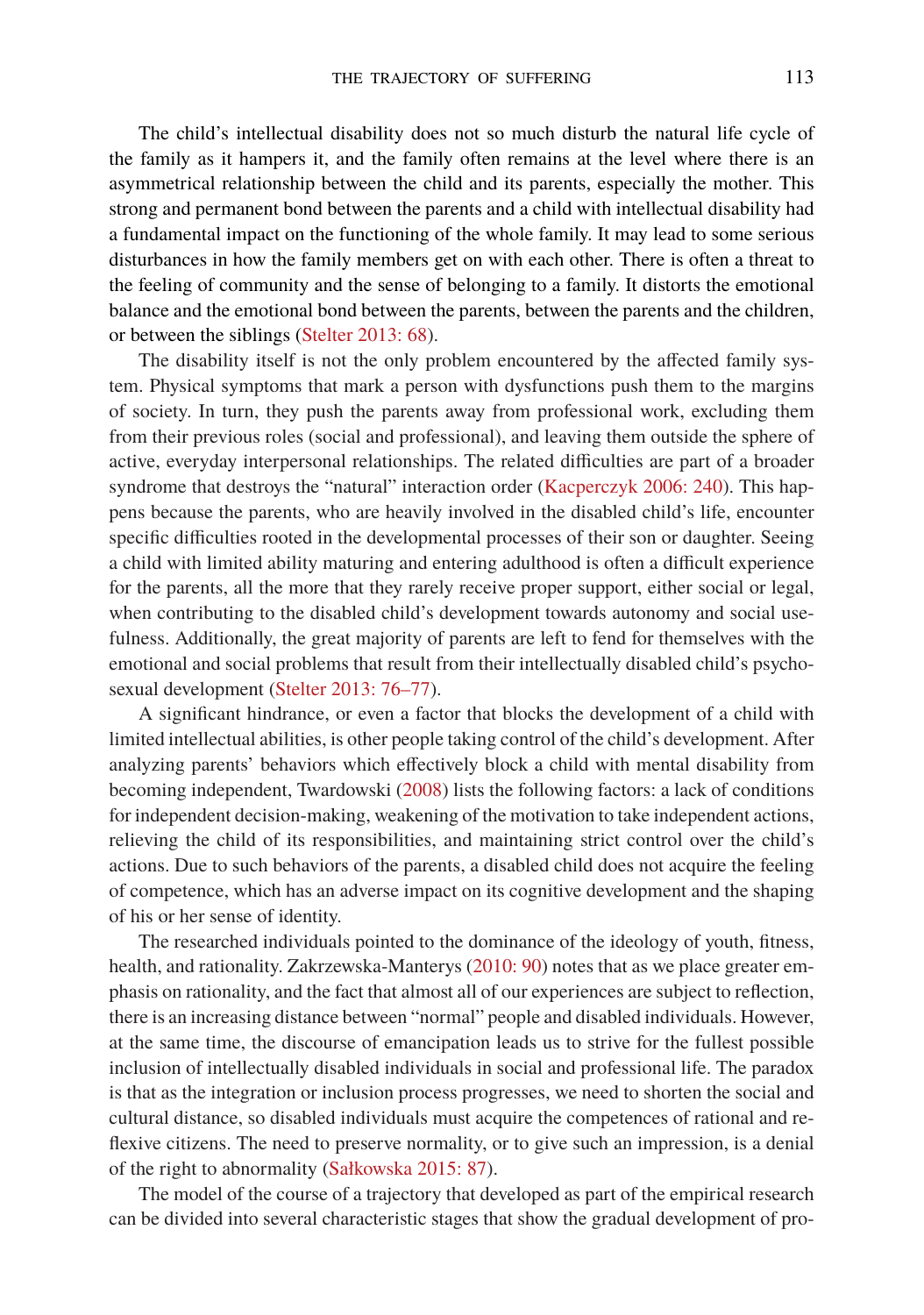cesses and mechanisms of growing suffering, the feelings of disintegration and chaos, as well as powerlessness and entanglement. The typical dynamics of the course of a trajectory are characterized by the following stages: the accumulation of trajectory potential, exceeding the border of the trajectory potential, the development of unstable balance, the state of destabilization, a breakdown of life organization and orientation, and biographical work on the trajectory.

Practical ways of dealing with the trajectory essentially involve attempts to "get rid of" the trajectory and free oneself from the dramatic chain of events and the accompanying reactions, or the attempt to regain control over one's own life. If an individual really wants to and is able to make the effort to think through certain issues independently, working on the trajectory in the context of one's own biographical experience can be significant and helpful in the process of rebuilding and reorganizing one's life [\(Rzeźnicka-Krupa 2009: 206\)](#page-20-24).

#### **References**

- <span id="page-19-12"></span>C h a r m a z, K. 2009. *Teoria ugruntowana. Praktyczny przewodnik po analizie jakościowej*. Warszawa: Wydawnictwo Naukowe PWN.
- Cooley, Ch. H. 1909. *Social Organization: A Study of the Larger Mind*. New York: Charles Scribner's Sons.
- <span id="page-19-1"></span>C y t ow s k a, B. 2012. *Trudne drogi adaptacji. Wątki emancypacyjne w analizie sytuacji dorosłych osób z niepełnosprawnością intelektualną we współczesnym społeczeństwie polskim*. Kraków: Wydawnictwo "Impuls."
- <span id="page-19-9"></span>D e n z i n, N. 1990. Reinterpretacja metody biograficznej w socjologii: znaczenie a metoda w analizie biograficznej, in: J. Włodarek, M. Ziółkowski (ed.), *Metoda biograficzna w socjologii*. Warszawa–Poznań: PWN, pp. 55–69.
- <span id="page-19-2"></span>Docherty, J., and Reid, K. 2009. "What's the next stage?" Mothers of young adults with Down syndrome explore the path to independence: a qualitative investigation, *Journal of Applied Research in Intellectual Disabilities 22*(5): 458–467 [\(https://doi.org/10.1111/j.1468-3148.2009.00492.x](https://doi.org/10.1111/j.1468-3148.2009.00492.x)).
- <span id="page-19-10"></span>Domecka, M., and Mrozowicki, A. 2008. Robotnicy i ludzie biznesu. Wzory karier zawodowych a zmiana społeczna w Polsce, *Przegląd Socjologii Jakościowej IV*(1): 136–155.
- <span id="page-19-0"></span>D y k c i k, W. 2005. *Pedagogika Specjalna*. Poznań: Wydawnictwo UAM.
- <span id="page-19-13"></span>G i r y ń s k i, A. 2005. Asertywność osób niepełnosprawnych intelektualnie — próba diagnozy, in: J. Głodkowska and A. Giryński (eds.), *Rehabilitacja społeczna i zawodowa osób z niepełnosprawnością intelektualną — od bierności do aktywności*. Warszawa: Wydawnictwo Naukowe AKAPIT.
- <span id="page-19-8"></span>G l a s e r, B. G. 1978. *Theoretical Sensitivity. Advances in the Methodology of Grounded Theory*. Mill Valley, CA: The Sociology Press.
- <span id="page-19-7"></span>Glaser, B. G., and Strauss, A. L. 1967. *The Discovery of Grounded Theory. Strategies for Qualitative Research*. Chicago: Aldine.
- <span id="page-19-6"></span>Gorchoff, S. M., Oliver, J. P., and Helson, R. 2008. Contextualizing Change in Marital Satisfaction During Middle Age: an 18-year Longitudinal Study, *Psychological Science 19* (11): 1194–1200 [\(https://doi.org/10.1111/j.1467-9280.2008.02222.x](https://doi.org/10.1111/j.1467-9280.2008.02222.x)).
- <span id="page-19-3"></span>Heller, T., and Arn old, C. K. 2010. Siblings of Adults with developmental disabilities: psychosocial outcomes, relationships, and future planning, *Journal of Policy and Practice in Intellectual Disabilities 7* (1): 16–25 [\(https://doi.org/10.1111/j.1741-1130.2010.00243.x](https://doi.org/10.1111/j.1741-1130.2010.00243.x)).
- <span id="page-19-14"></span>H e s l i n, R. 1974. *Nonverbal Behavior and Social Psychology*. New York: Plenum Press.
- <span id="page-19-11"></span>H i r s c h f e l d, R., S m i t h, J., T r ow e r, P., and G r i ffi n, Ch. 2005. What do psychotic experiences mean for young men? A qualitative investigation, *Psychology and Psychotherapy: Theory, Research and Practice 78* (2): 249–270 [\(DOI: 10.1348/147608305X25865](https://doi.org/10.1348/147608305X25865)).
- <span id="page-19-4"></span>H o d a p p, R. M. 2007. Families of persons with Down syndrome: new perspectives, findings and research and service needs, *Mental Retardation and Developmantal Disabilities Research Reviews 13* (3): 279–287 [\(https://doi.org/10.1002/mrdd.20160](https://doi.org/10.1002/mrdd.20160))
- <span id="page-19-5"></span>H od app, R. M., G l idden, L. M., and K a iser, A. P. 2005. Siblings of persons with disabilities: toward a research agenda, *Mental Retardation 43* (5): 334–338([https://doi.org/10.1352/0047-6765\(2005\)43\[334:SS](https://doi.org/10.1352/0047-6765(2005)43[334:SSOSEB]2.0.CO;2) [OSEB\]2.0.CO;2\)](https://doi.org/10.1352/0047-6765(2005)43[334:SSOSEB]2.0.CO;2)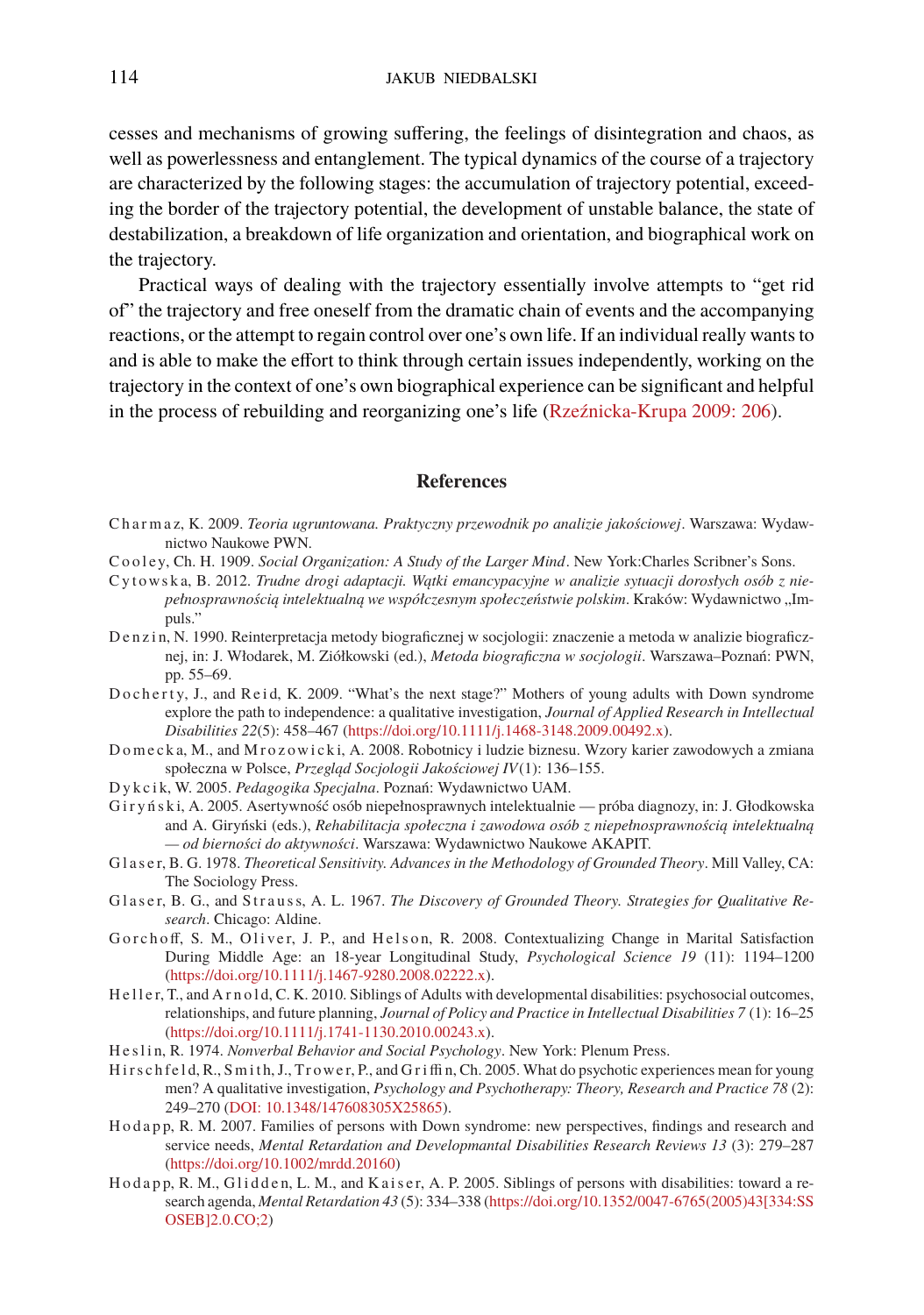- <span id="page-20-8"></span>J o h n s o n, E. D. 2000. Differences among families coping with servous mental ill adults: A qualitative analysis, *American Journal of Orthopsychiatry 70*(1): 126–134([http://dx.doi.org/10.1037/h0087664\)](http://dx.doi.org/10.1037/h0087664).
- <span id="page-20-17"></span>K a c p e r c z y k, A. 2006. *Wsparcie społeczne w instytucjach opieki paliatywnej i hospicjach*. Łódź: Wydawnictwo Uniwersytetu Łódzkiego.
- <span id="page-20-15"></span>K o n i e c z n a, A. 2012. Dażenia rodziców do aktywizacji zawodowej dzieci z niepełnosprawnością — lek o przyszłość, in: D. Tomczyszyn, W., Romanowicz W (eds.), *Aktywność zawodowa osób z niepełnosprawnością*. Biała Podlaska: Wydawnictwo PSW, p. 277.
- <span id="page-20-16"></span>K ow a l i k, S. 1989. *Upośledzenie umysłowe. Teoria i praktyka rehabilitacji*. Warszawa–Poznań: PWN.

<span id="page-20-0"></span>K o ś c i e l s k a, M. 1995. *Oblicza upośledzenia*. Warszawa: PWN.

- <span id="page-20-1"></span>K ow a l i k, S. 2001. Pomiedzy dyskryminacją a integracją osób niepełnosprawnych, in: B. Kaja (ed.), *Wspomaganie rozwoju. Psychostymulacja i psychokorekcja, Tom 3*. Bydgoszcz: Wydawnictwo Uniwersytetu Kazimierza Wielkiego, pp. 36–58.
- <span id="page-20-3"></span>M i k ołajczyk-Lerman, G. 2011. Między wykluczeniem a integracją – realizacja praw dziecka niepełno*sprawnego i jego rodziny. Analiza socjologiczna*. Łódź: Wydawnictwo Uniwersytetu Łódzkiego.
- <span id="page-20-5"></span>Miltiades, H. B., and Pruchno, R. 2001. Mothers of adults with developmental disability: change over time, *American Journal on Mental Retardation 106* (6): 548–561([https://doi.org/10.1352/0895-](https://doi.org/10.1352/0895-8017(2001)106<0548:MOAWDD>2.0.CO;2) [8017\(2001\)106<0548:MOAWDD>2.0.CO;2](https://doi.org/10.1352/0895-8017(2001)106<0548:MOAWDD>2.0.CO;2)).
- <span id="page-20-6"></span>Or s m on d, G. I., and Seltzer, M. M. 2007. Siblings of individuals with autism or Down syndrome: effects on adult lives, *Journal of Intellectual Disability Research 51* (9): 682–696([http://dx.doi.org/10.1111/j.1365-](http://dx.doi.org/10.1111/j.1365-2788.2007.00954.x) [2788.2007.00954.x](http://dx.doi.org/10.1111/j.1365-2788.2007.00954.x)).
- Phyllis, S., and Draine, J. 1995. Subjective burden among family members of mentally ill adults: Relation to stress, coping and adoption, *American Journal of Orthopsychiatry 65* (3): 419–427 [\(https://doi.org/10.1037/h0079695](https://doi.org/10.1037/h0079695)).
- <span id="page-20-4"></span>P i s u l a, E., and D a b r ow s k a, A. 2004. Doświadczenia matek związane z otrzymaniem infor-macji o zespole Downa u dziecka. *Pediatria Polska 79* (6): 460–466.
- P o korsk a, O., and P i sula, E. 2013. Temperament matek dzieci z zaburzeniami rozwojowymi a pozytywna percepcja doświadczeń rodzicielskich. *Psychologia wychowania 46* (4): 7–24.
- <span id="page-20-18"></span>P o p i e l e c k i, M., and Z e m a n, I. 2000. Kryzys psychiczny rodziców w związku z pojawieniem się w rodzinie dziecka niepełnosprawnego, *Szkoła Specjalna* 1: 15–19.
- <span id="page-20-9"></span>Richardson, S. S. 2012. Developmental Trajectories of Marriage, Coparenting, and Parenting Stress for Parents of Adolescents and Young Adults with Intellectual Disability. Psychology Dissertations. Paper 100, [http://digitalarchive.gsu.edu/psych](https://scholarworks.gsu.edu/cgi/viewcontent.cgi?article=1099&context=psych_diss) diss/index.html.pdf (data dostępu: 17.05.2017).
- <span id="page-20-11"></span>Rie m a n n, G., and S c h u t z e, F. 1992. "Trajektoria" jako podstawowa koncepcja teoretyczna w analizach cierpienia i bezładnych procesów społecznych, *Kultura i Społeczeństwo 36*(2): 89–110.
- <span id="page-20-24"></span>R z e ź n i c k a - K r u p a, J. 2009. *Niepełnosprawność i świat społeczny. Szkice metodologiczne*. Kraków: Oficyna Wydawnicza "Impuls."
- <span id="page-20-14"></span>S a ł k ow s k a, M. 2015. *Matka Downa. Piętno — Znaczenia — Strategie*. Kraków: Zakład Wydawniczy "NO-MOS."
- <span id="page-20-22"></span>S c h e ff, T. J. 2003. Goffman's Elaboration of the Looking Glass Self, (American Sociological Association) Atlanta([http://www.soc.ucsb.edu/faculty/scheff/19a.pdf\)](http://www.soc.ucsb.edu/faculty/scheff/19a.pdf).
- <span id="page-20-12"></span>S c h u t z e, F. 1997. Trajektoria cierpienia jako przedmiot badań socjologii interpretatywnej. *Studia Socjologiczne* 1: 11–56.
- <span id="page-20-2"></span>Stelter, Ż. 2013. Pełnienie ról rodzicielskich wobec dziecka niepełnosprawnego intelektualnie. Warszawa: Difin.
- <span id="page-20-7"></span>S e l t z e r, M. M., F l o y d, F., and G r e e n b e r g, J. 2005. Life Course Impacts of Mild Intellectual Deficits, *American Journal on Mental Retardation 110*(6): 452–468([https://doi.org/10.1352/0895-8017\(2005\)110\[451:](https://doi.org/10.1352/0895-8017(2005)110[451:LCIOMI]2.0.CO;2) [LCIOMI\]2.0.CO;2\)](https://doi.org/10.1352/0895-8017(2005)110[451:LCIOMI]2.0.CO;2).
- <span id="page-20-10"></span>Strauss, A. L., and C orbin, J. 1990. *Basics of Qualitative Research: Techniques and Procedures for Developing Grounded Theory*. Thousand Oaks (CA): Sage.
- <span id="page-20-19"></span>Strauss, A. L., Corbin, J., Fagerhaug, S., Glaser, B. G., Maines, D., and Suczek, B. 1984. Chronic *Illness and the Quality Life*. St. Louis–Toronto: The C. V. Mosby Co.

<span id="page-20-20"></span>Strauss, A. L., and Glaser, B. 1965. *Awareness of Dying*, Chicago: Aldine Publishing Co.

- <span id="page-20-23"></span>Tw a r d ow s k i, A. 2008. *Sytuacja rodzin dzieci niepełnosprawnych*, in: I. Obuchowska (ed.). *Dziecko niepełnosprawne w rodzinie*. Warszawa: WSiP, pp. 18–54.
- <span id="page-20-21"></span>Wo y n a r ow s k a, A. 2010. *Niepełnosprawność intelektualna w publicznym i prywatnym dyskursie*. Kraków: Oficyna Wydawnicza Impuls.
- <span id="page-20-13"></span>Z a k r z ew s k a - M a n t e r y s, E. 1995. *Down i zespół wątpliwości. Studium z socjologii cierpienia*. Warszawa: Wydawnictwo Naukowe Semper.